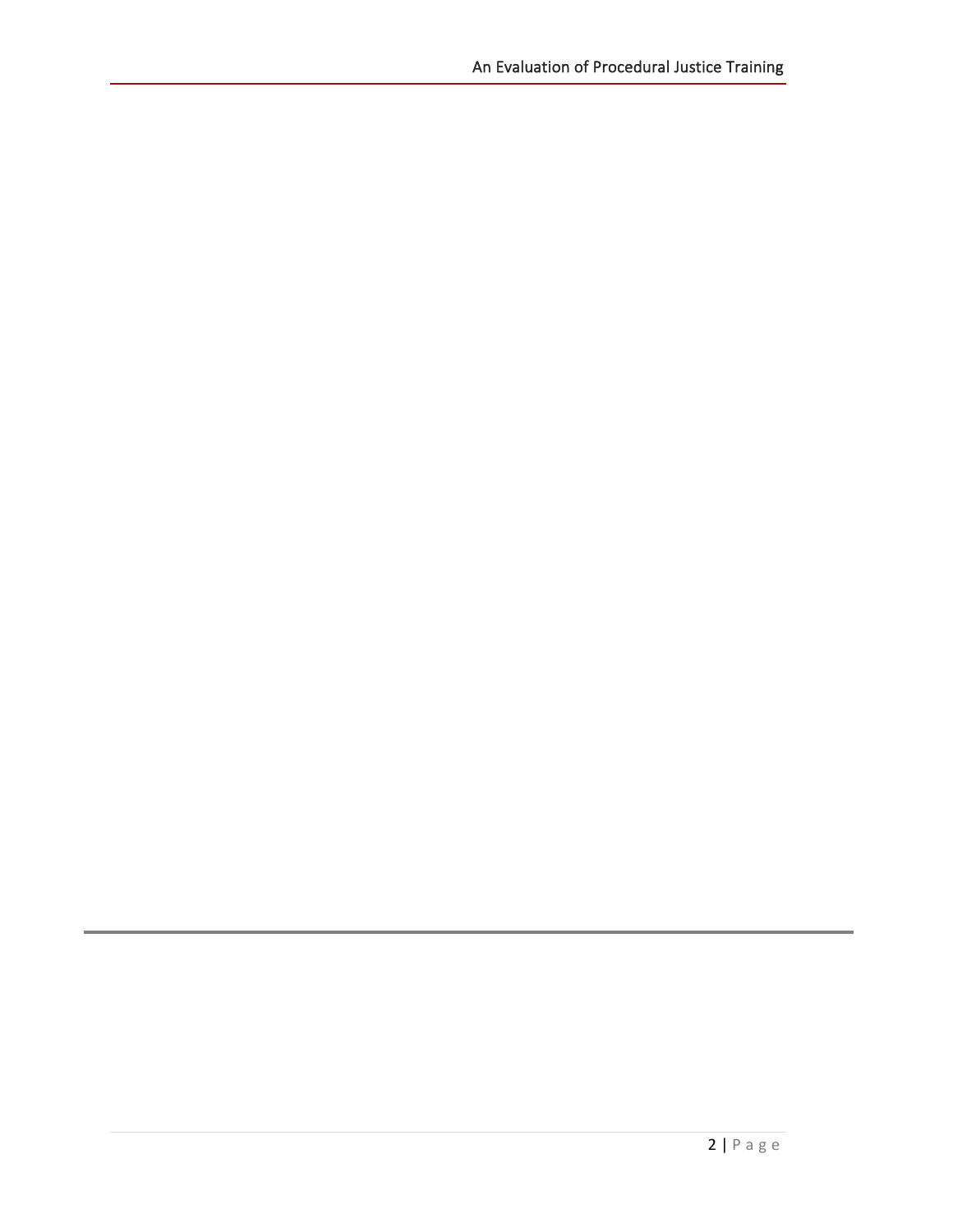# Honing Interpersonal Necessary Tactics (H.I.N.T.): An Evaluation of Procedural Justice Training

A Report to Louisville Metro Police Department Training Division

Brian Schaefer Department of Criminal Justice University of Central Missouri

Thomas Hughes Southern Police Institute Department of Criminal Justice University of Louisville

Copyright 2016

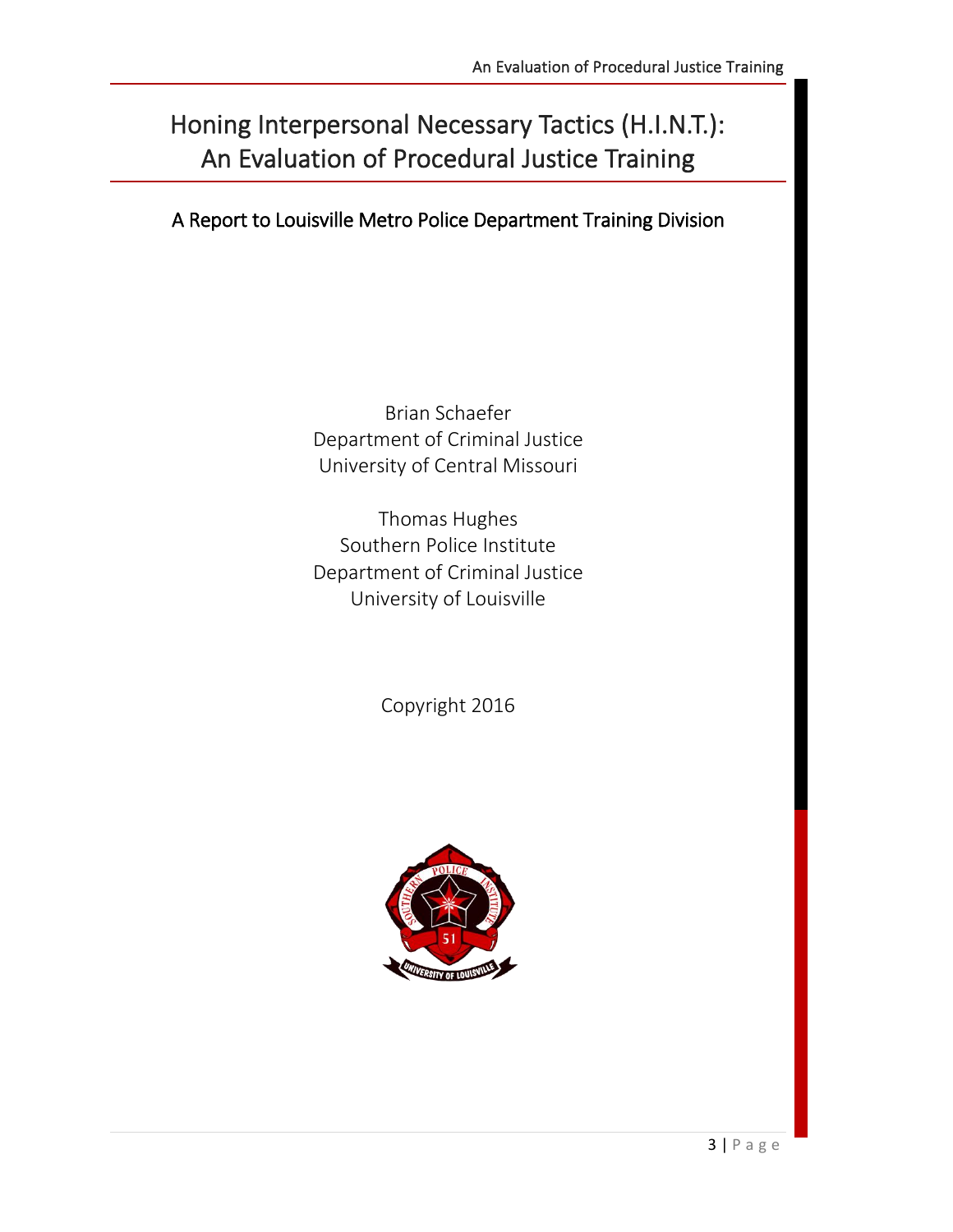# **TABLE OF CONTENTS**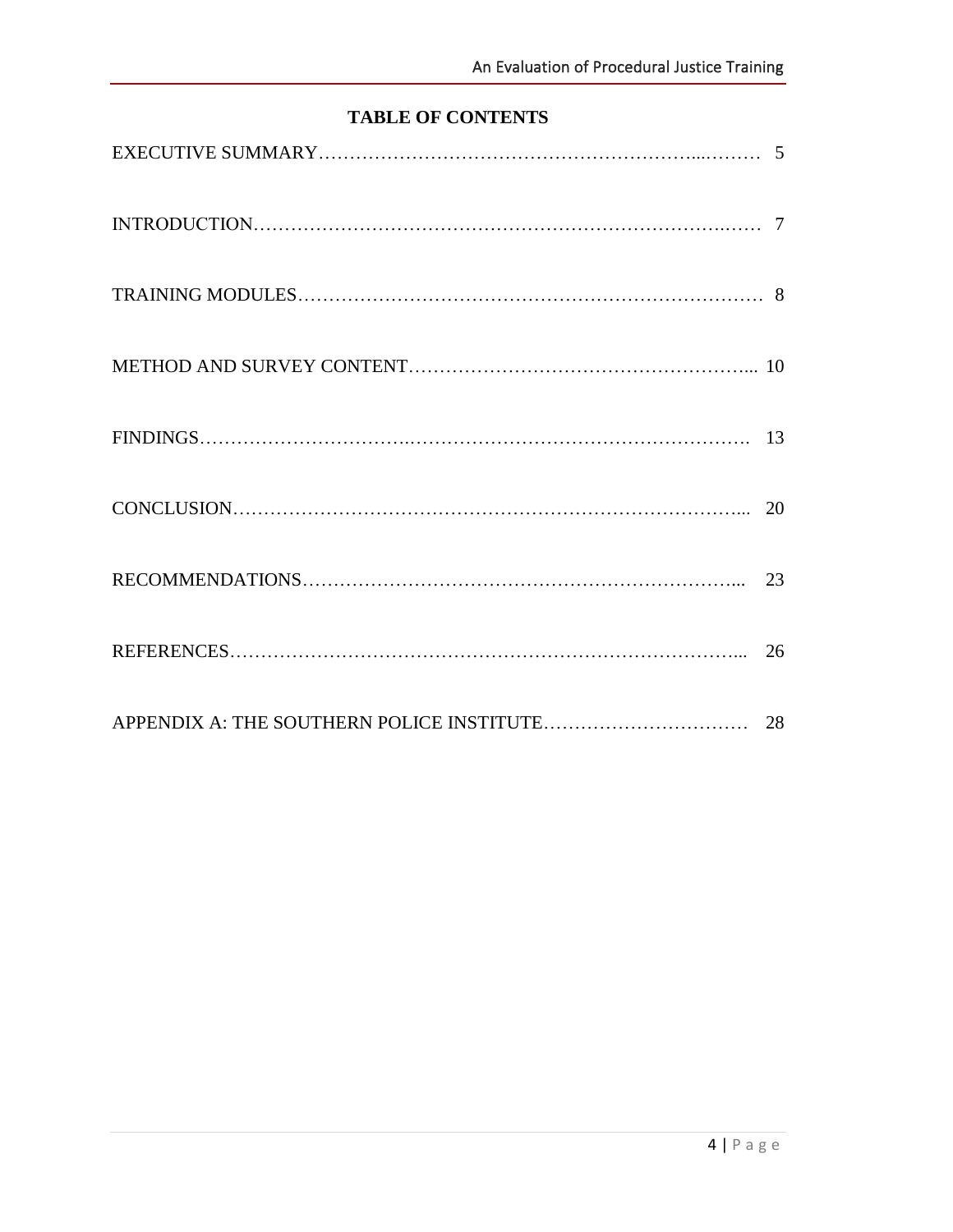#### **EXECUTIVE SUMMARY**

The  $21<sup>st</sup>$  century police task force identified building legitimacy and procedural justice as a main pillar to policing reform in the United States. The task force stated "building trust and nurturing legitimacy on both sides of the police/citizen divide is the foundational principle underlying the nature of relations between law enforcement agencies and the communities they serve" (Task Force, 2015, p. 1).

Procedurally just behavior in law enforcement is based on four principles. First, law enforcement must treat people with dignity and respect. Second, law enforcement should give the public a voice during encounters. Third, law enforcement should be neutral and transparent in their decision making. Finally, law enforcement must convey trustworthy motives. The research literature indicates these principles lead to positive relationships with the community. The result is the community feels more obligated to follow the law and are more willing to cooperate with authorities (Jackson et al. 2012). Before the creation of the president's commission and its report, The Louisville Metro Police Department training division researched the topic of legitimacy and began developing a training program for all sworn personnel. The goal of the training was to enhance the legitimacy of the Department within the communities of Louisville. This report presents the findings of the short-term effectiveness of the procedural justice and legitimacy training.

The training module was developed internally, by sworn members of the department's training staff. The training was split into modules emphasizing the importance of the four dimensions of procedural justice—respect, participation, neutrality, and trust—and how procedurally justice practices can increase legitimacy. 1,062 sworn police personnel were trained across 32 class sessions.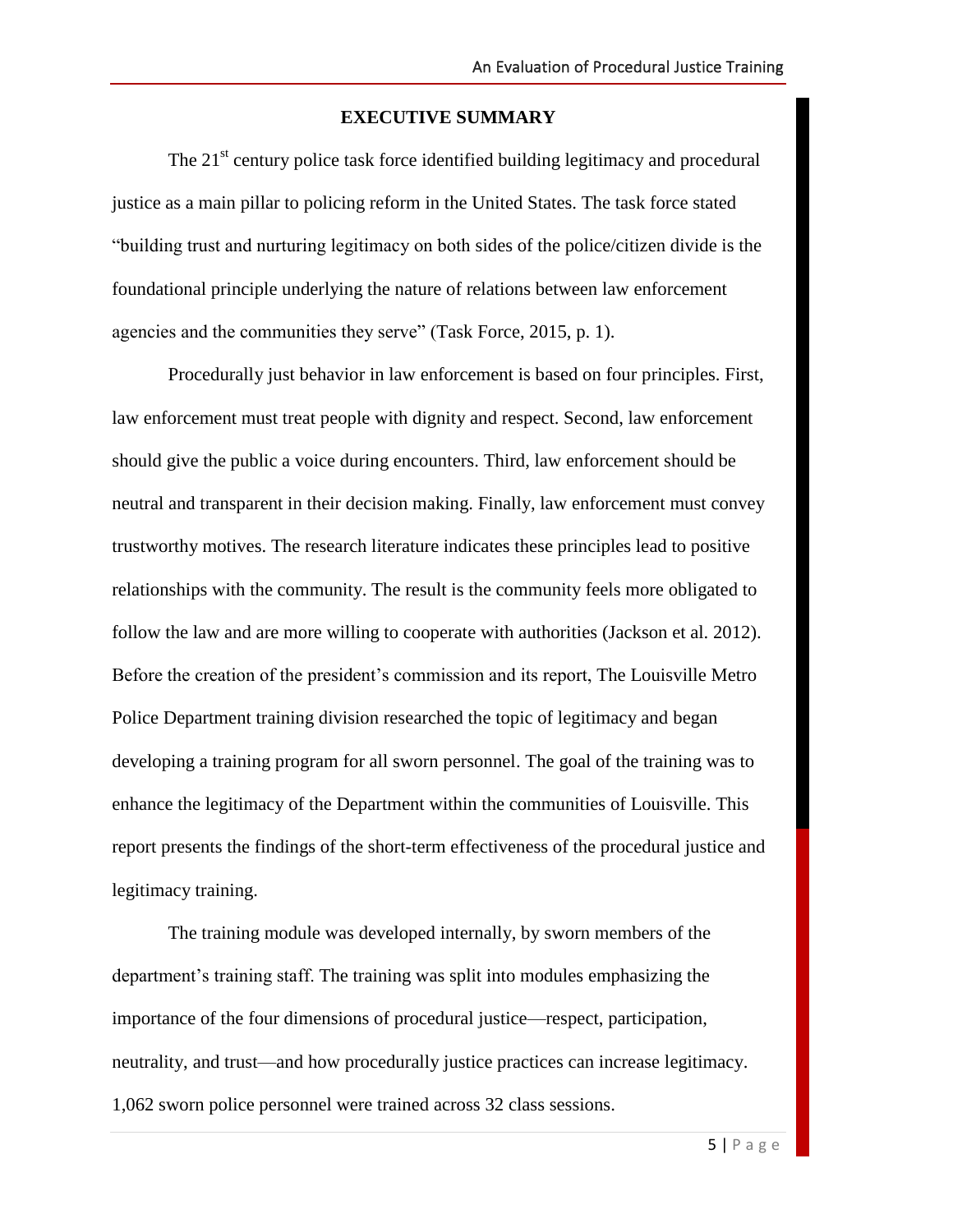The training was evaluated using a pre- and post-test design; the analysis focuses on simple before-after differences in officers' views of the procedural justice dimensions. The data come from a survey administered before and after the courses gauging personnel support of the four procedural justice dimensions, as well as several demographic characteristics. A total of 983 officers responded to the survey for a 93 percent response rate. The analysis focused on class-based scores that compare the average score for each of the 32 sessions before training and after training. The classbased analysis found procedural justice training led to an increase in sworn personnel's support for all four measures of procedural justice and this increase was statistically significant. Individual-level analysis of responses indicate the majority of respondents agreed or strongly agreed that officers should be consistent and even-handed in decisionmaking across persons and across time (neutral); should provide community members an opportunity to describe their situation and express their opinion about a problem (participation); and officers should treat citizens with dignity and respect (respect). However, individual-level analysis found the majority of respondents disagreed or strongly disagreed that officers treat citizens as if they can be trusted to do the right thing (trust).

In sum, the findings indicate short-term training did have an impact on support for procedural justice. In conducting such training the Louisville Metro Police Department was at the forefront of improving community relationships by building procedural justice and legitimacy. The report finishes with a series of recommendations for Louisville Metro Police Department to continue and expand procedural justice and legitimacy training in their organization.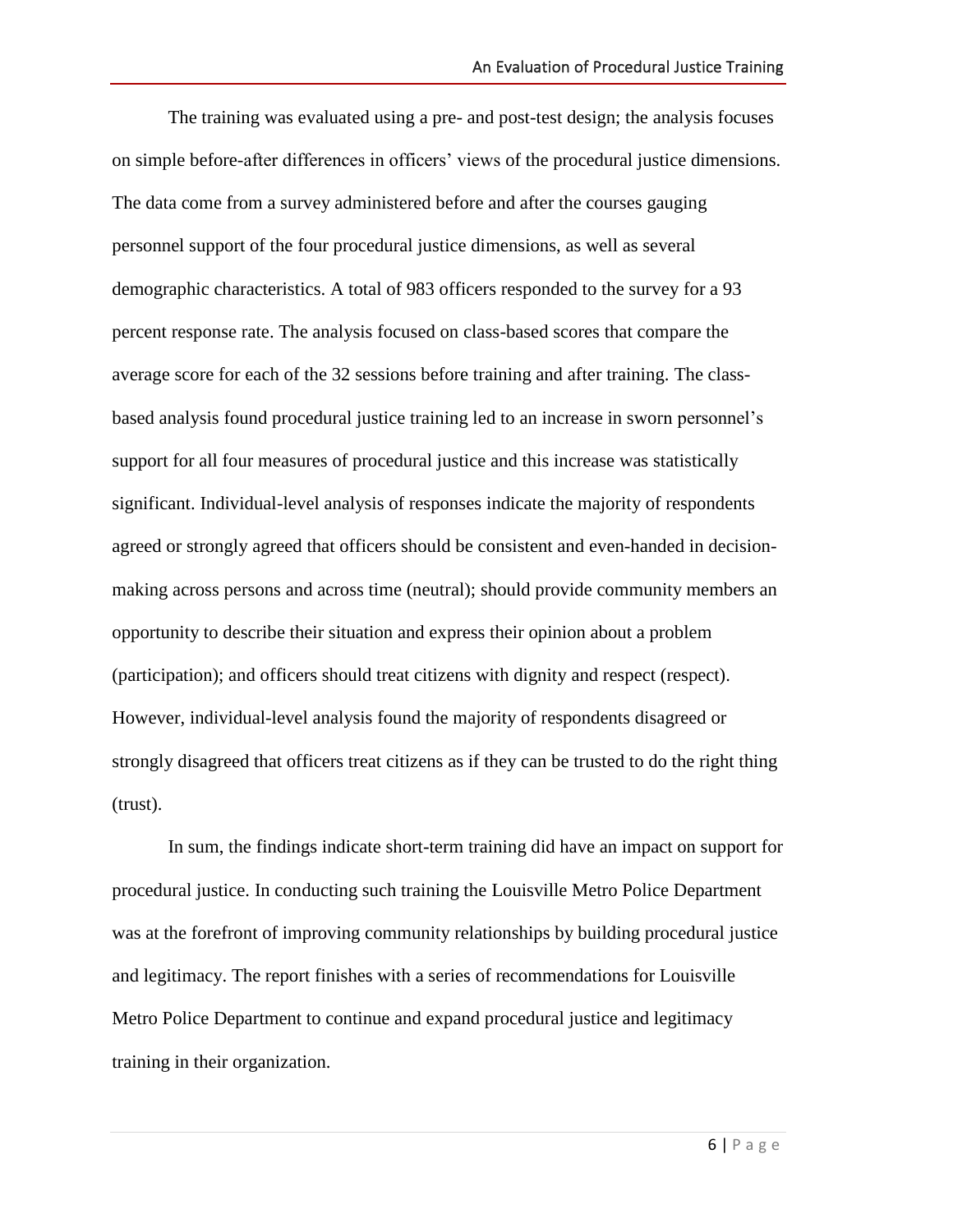#### **INTRODUCTION**

Democratic policing is, in the main, driven by the voluntary cooperation of citizens. The 21st Century Police Task Force identified building legitimacy and procedural justice as the main one pillar to policing reform in the United States. The task force stated "building trust and nurturing legitimacy on both sides of the police/citizen divide is the foundational principle underlying the nature of relations between law enforcement agencies and the communities they serve" (Taskforce, 2015, p. 1). The Taskforce came to their conclusions by reviewing decades of research indicating people are more likely to obey the law when they believe those enforcing the law are perceived as legitimate (Mazerolle et al., 2013). The research indicates the public confers legitimacy only on those whom they believe are acting in procedurally just ways (Hinds & Murphy, 2007; Tyler, 2001, 2004). In short, when the process by which citizens are policed is perceived as fair, citizens are more likely to internalize the social obligation to follow the law.

Procedurally just behavior in law enforcement is based on four principles. First, law enforcement must treat people with dignity and respect. Second, law enforcement should give the public a voice during encounters. Third, law enforcement should be neutral and transparent in their decision making. Finally, law enforcement must convey trustworthy motives. The research literature indicates these principles lead to positive relationships with the community. The result is the community feels more obligated to follow the law and are more willing to cooperate with authorities (Jackson et al. 2012).

The Louisville Metro Police Department, before the taskforce report was released, began developing a training program for all sworn personnel to enhance legitimacy with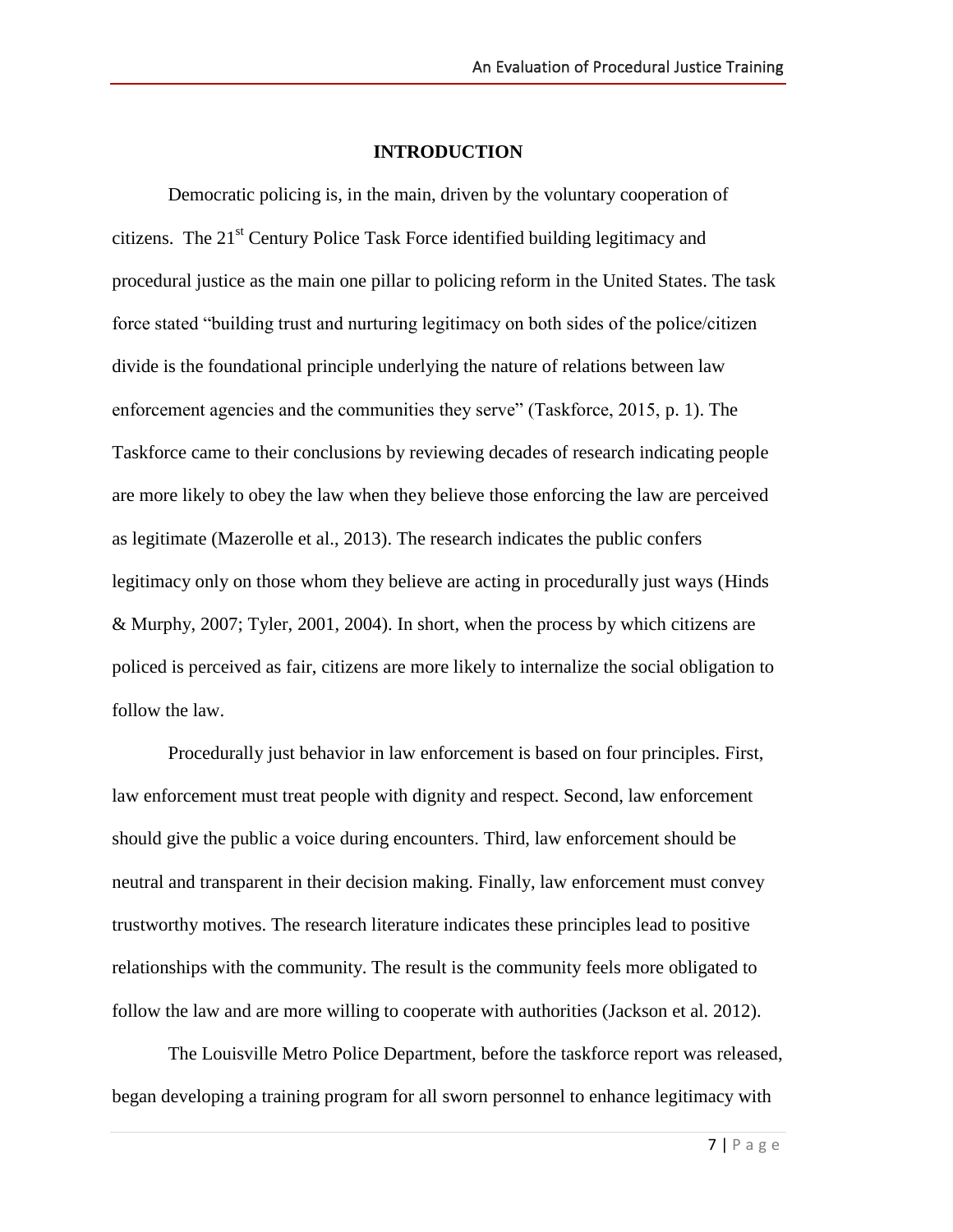the communities in Louisville. The Louisville Metro Police Department developed a twoday training curricula entitled "Honing Interpersonal Necessary Tactics" (hereinafter HINT). The first day of the HINT course focused on emotional survival based on Kevin Gilmartin's (2002) research. This portion of the HINT training *was not evaluated* in this report. The second day of the HINT course and focus of this evaluation taught sworn personnel the principles of procedural justice and the ideas related to legitimacy based policing. Commendably, the Department's training division also sought and supported an outside third party evaluation of the training program. This report presents the findings of the short-term effectiveness of the procedural justice and legitimacy training.

#### **TRAINING MODULES**

The training module was developed internally, by sworn members of the department's training staff. The impetus for this effort came from a collection of discussion by Command staff in the Training Division and at Headquarters. At the initiative of Louisville Metro Police Department Command Staff, members of the Training Division worked with other police departments including Chicago Police Department and Seattle Police Department to develop an outline for a training program. The training staff identified concepts and findings from the research literature they could translate into training modules. The staff presented the training modules as a tactic that would encourage the public to recognize the police as a legitimate source of authority. The increased legitimacy would lead to increases in officer safety, more compliance with their instructions, and greater cooperation from the public. The Louisville Metro Police Department's course was certified by the Kentucky Law Enforcement Council.

The Procedural Justice and Legitimacy Based Policing portion of the course was split into six modules and occurred on day two. The first module was limited to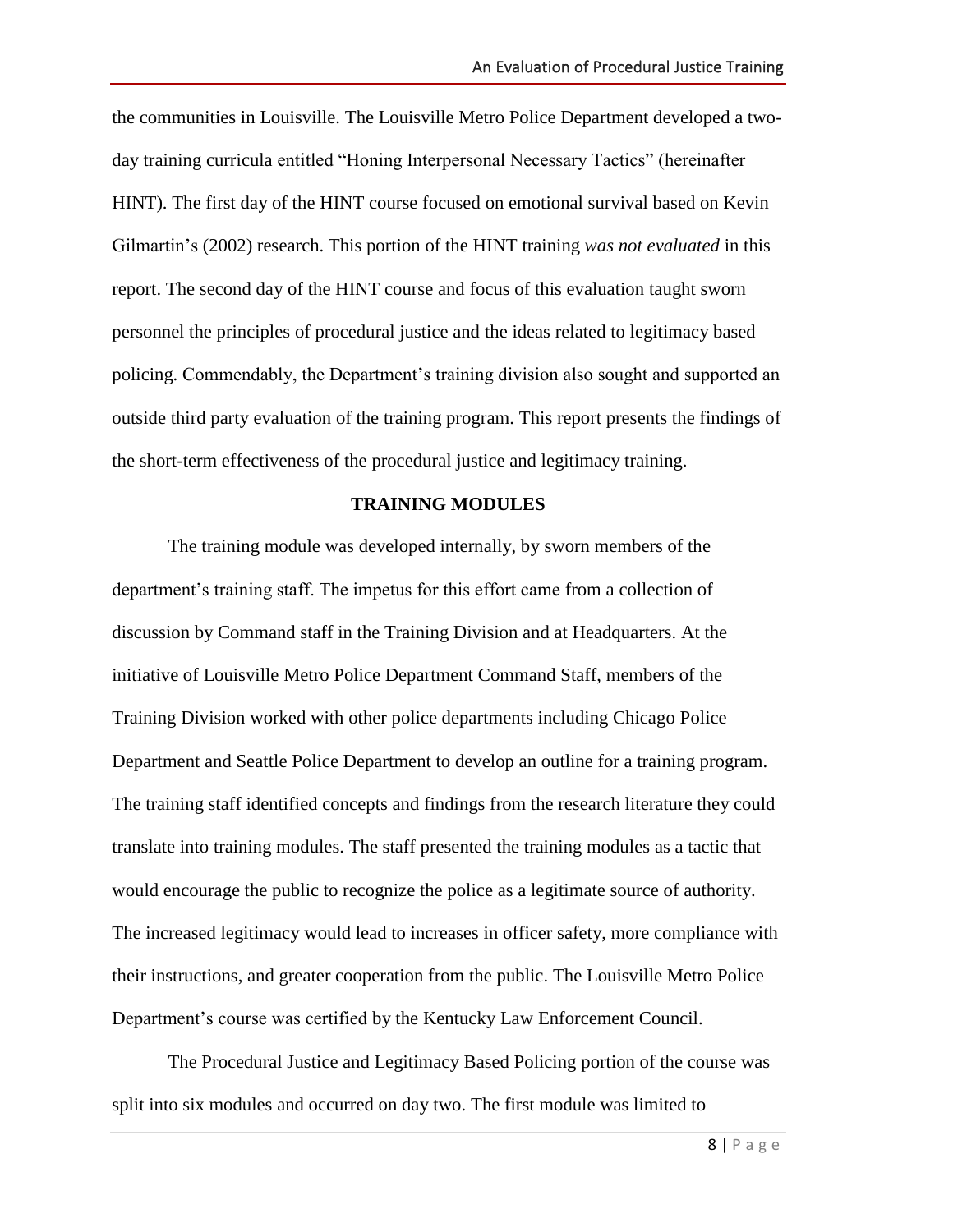introductions and the logistics of the course. The primary course content was located in the final five modules. Each module incorporated lectures accompanied by PowerPoint slides, video clips, and group exercises. Module 2 introduced the ideas of procedural justice and legitimacy and their relationships to the goals of policing. Particularly, the instructors emphasized the goal of law enforcement is to achieve legitimacy. The module emphasized the benefits of utilizing procedural justice and gaining legitimacy. These benefits included increasing officer safety and lowering stress levels. Module 3 featured a discussion on police expectations of the community and community expectations of the police. Module 3 explored the survival aspect of police work and examines why people obey the law. Module 4 included a more in-depth discussion of procedural justice, detailing the four dimensions of procedural justice and discussing research supporting procedural justice. The trainers stressed the procedural justice and legitimacy principles would benefit police officers by increasing citizen cooperation, encouraging the public to comply with police instructions, and maximize officer safety. Module 5 began with a discussion on race and policing in historical context, both in Louisville and around the country. The module continued with discussion on implicit bias. The module finished by discussing the community bank account, where instances of procedural justice may be viewed as deposits in the bank account. Finally, module 6 provided examples of law enforcement exhibiting procedural justice and summarizing the course.

A total of 32 classes averaging 33 police personnel per course took the finalized course. In total, 1062 sworn personnel were trained. The officer training study here provides an evaluation of the short-term effectiveness of the procedural justice and legitimacy training.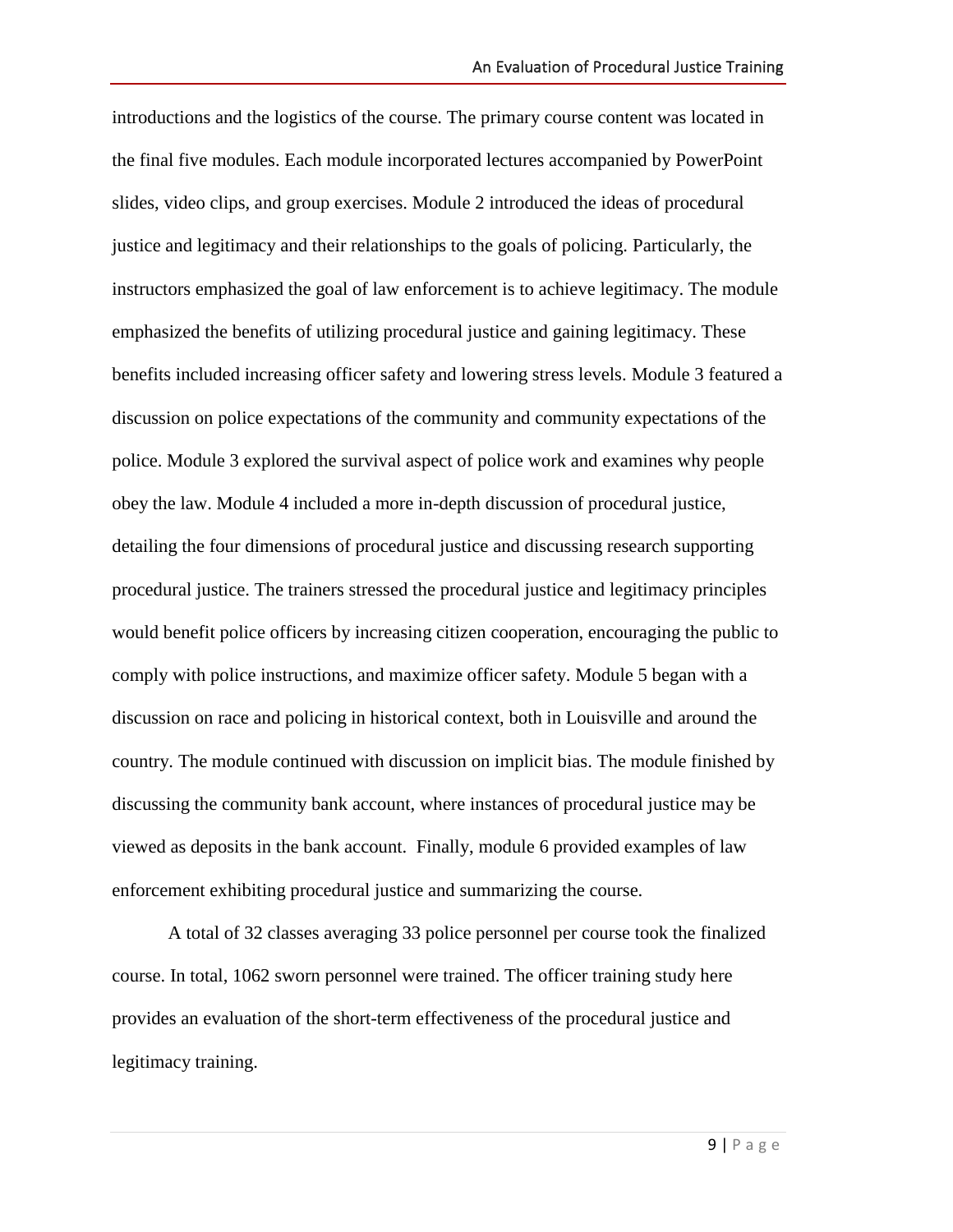#### **METHOD AND SURVEY CONTENT**

A was survey conducted as part of the training and included questions regarding officer's views of their relationship with their public. The questions focused on the core procedural justice concepts and aligned with the training goals of the course. The survey was completed by trainees before the class began and after the class was finished. At the conclusion of each class, the instructors collected all of the surveys, including the blanks. The surveys were securely stored and picked up by the researchers for data entry. The researchers recorded the police officers' responses. The surveys contained no identifying information linking the survey to the officers' responses.

The survey presented officers with statements to which they could respond using a four point response scale that ranged from "disagree strongly," "disagree," "agree," and "agree strongly." The scores ranged from 1 (disagree strongly) to 4 (agree strongly). These responses were aggregated and averages calculated. These averages were then compared to the four numerical values associated with the officers' level of agreement. The survey followed the work of Skogan and colleagues (2014) to measure officers' views of how they should treat members of the public, using question reflecting the four dimensions of procedural justice theory. An asterisk indicates the question was reverse coded for the purposes of analysis.

#### **Participation**

Participation involves giving citizens an opportunity to describe their situation and express their opinions about the problem, while officers are deciding what to do. Another common term for participation is voice. This concept was measured by four questions: (1) "Listening and talking to people is a good way to take charge of situations;" (2) "Officers need to show an honest interest in what people have to say, even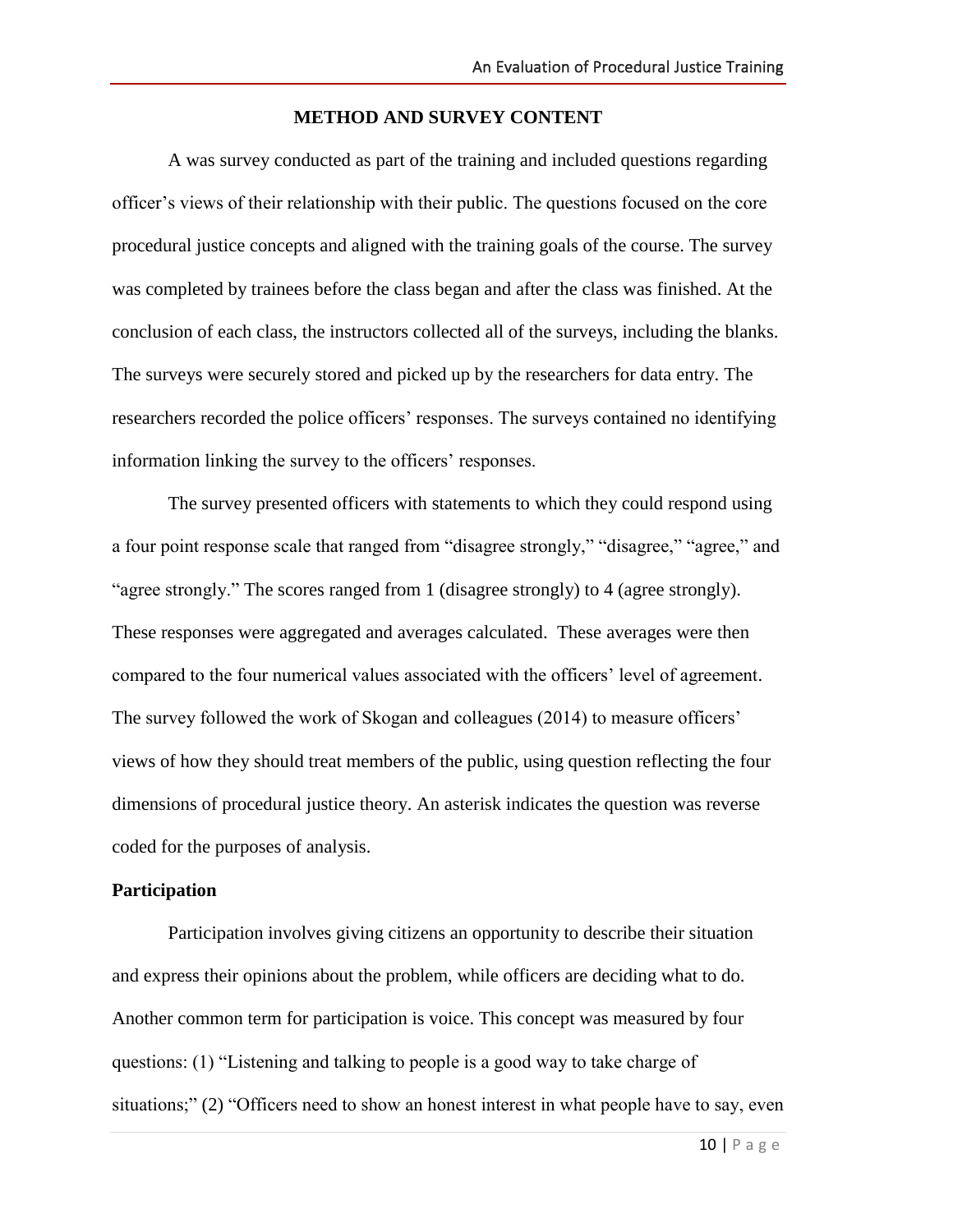if it is not going to change anything;" (3) "Officer shouldn't take time to listen to citizens complain about their problems";\* and (4) "Letting people talk back only encourages them to get angrier."\* The responses to the questions were summed and standardized to a scale ranging from 1 to 4, with 1 indicating officers strongly disagree with the concept of participation and 4 indicated officers strongly agree with the concept of participation. **Neutrality**

# Neutrality calls for consistency and even-handedness in decision making across persons and across time. Neutral decisions are reasoned, objective, factually driven and respect rules and legal principles. In training, officers were encouraged to make it clear to those they encountered that they were acting in this way. Neutrality was measured by response to four statements: (1) "It is important to give everyone a good reason why we are stopping them, even if there is no need,"; (2) "If people ask why we are treating them as we are, we should stop and explain;" (4) "When dealing with citizens' concerns, officers need to explain what will happen next, when they are done at the scene;" and (4) "It is very important that officers appear neutral in their application of legal rules." The responses to the questions were summed and standardized to a scale ranging from 1 to 4, with 1 indicating officers strongly disagree with the concept of neutrality and 4 indicated officers strongly agree with the concept of neutrality.

#### **Respect**

Respect encompasses treating citizens with dignity and respect, evidencing concern about respecting their rights, and politeness and other routine interactional signs of respect. Because they are police officers, it is also important that they evidence concerns about respecting people's rights, Respect was measured by responses to four statements: (1)"People should be treated with respect regardless of their attitudes," (2)

11 | P a g e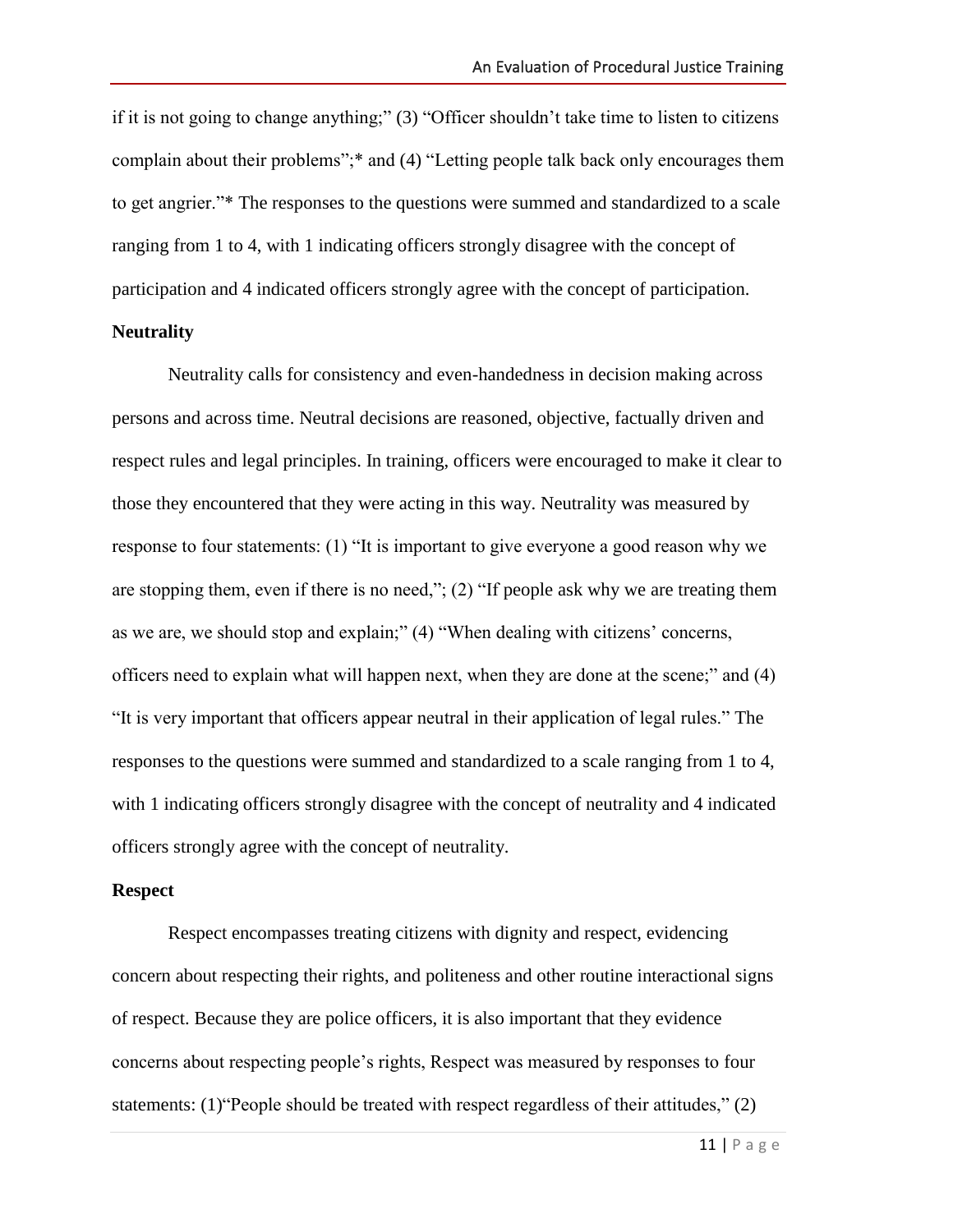"Officers should at all times treat people they encounter with dignity and respect," (3) "In certain areas of the county, it's more useful for an officer to be aggressive than to be courteous,"\* and (4) "It is important that we remind people they have rights and that we apparat to follow them". The responses to the questions were summed and standardized to a scale ranging from 1 to 4, with 1 indicated officer strongly disagree with the concept of respect and 4 indicating officers strongly agree with the concept of respect.

#### **Trust**

Trust is evidenced when officers treat citizens in a manner that shows they (the police) can be trusted to do the right thing. Trust demonstrates that the police are acting on behalf of the best interests of the people they are dealing with. Trust was measured by response to four statements: (1) "Police have enough trust in the public for them to work together effectively;" (2) "Officers have reason to be distrustful of many citizens" (3) "Citizens will never trust the police enough to work together effectively"\* and (4) "Officers should treat citizens as if they can be trusted to do the right thing." The responses to the questions were summed and standardized to a scale ranging from 1 to 4, with 1 indicating officers strongly disagree with the concept of trust and 4 indicated officers strongly agree with the concept of trust.

#### **Demographics**

Finally the survey asked a series of demographic questions. The first question asked "What is your rank" and was responded could choose between patrol officer, detective, or supervisor. The supervisor category included the rank of Sergeant and above. The second question asked respondents "What is your race?" Responses were open-ended. Upon review of the responses, the categories were split into White and Minority. The third question asked "What is your gender?" and responses were male or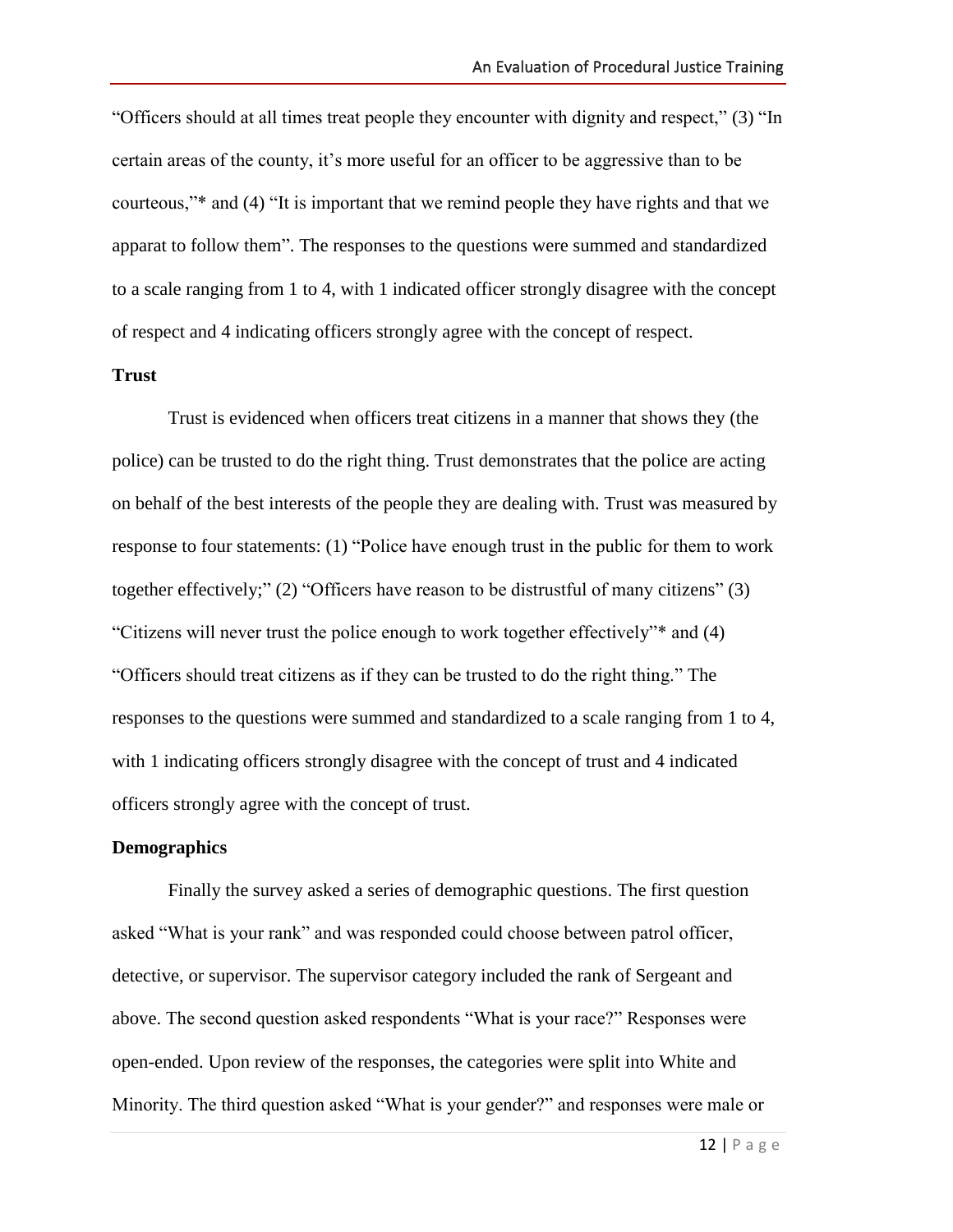female. The fourth question was an open-ended response to "What is your age?" Responses were categorized into four groups: 20-29; 30-39; 40-49; and 50 or over. These categories ensured sufficient counts in each category. The final question asked "How many years' experience do you have as a law enforcement officer?" Responses were categorized into five groups: 1-5; 6-10; 11-15; 16-20; and 21 or more. Each of these questions were asked to examine whether measures of procedural justice differed across diverse populations and law enforcement experience.

#### **FINDINGS**

#### **Descriptive Statistics**

The analysis of the findings come from a preand post-test design, the analysis focuses on simple before-after differences in officers' views. A total of 983 officers responded to the survey for a 93 percent response rate (a total 79 officers did not participate). The demographic profile of the respondents can be found in Table 1. The majority of respondents were patrol officers (N=546; 61.9%), white (N=730; 84.3%); male (N=764; 86.4%); 30 to 39 years old (N=334; 34.0%); and with 1 to 5 years' experience  $(N=217;$ 25.1%).

| <b>Table 1: Descriptive Statistics</b> |       |         |  |
|----------------------------------------|-------|---------|--|
| Rank                                   | Count | Percent |  |
| <b>Officer</b>                         | 546   | 61.9    |  |
| Detective                              | 187   | 21.2    |  |
| <b>Supervisor</b>                      | 149   | 16.9    |  |
| Race                                   |       |         |  |
| White                                  | 730   | 84.3    |  |
| Minority                               | 136   | 13.8    |  |
| Gender                                 |       |         |  |
| <b>Male</b>                            | 764   | 86.4    |  |
| Female                                 | 119   | 13.5    |  |
| Age                                    |       |         |  |
| 20-29                                  | 160   | 18.7    |  |
| 30-39                                  | 334   | 34.0    |  |
| 40-49                                  | 297   | 30.2    |  |
| 50 or over                             | 64    | 6.5     |  |
| <b>Time Served</b>                     |       |         |  |
| $1 - 5$                                | 217   | 25.1    |  |
| $6 - 10$                               | 203   | 2.5     |  |
| 11-15                                  | 168   | 19.5    |  |
| 16-20                                  | 188   | 21.8    |  |
| 21 or more                             | 87    | 10.1    |  |

### **Pre-and Post-Test Analysis**

Dependent t-tests were conducted to examine differences between pre-training and post-training scores on the measures of procedural justice. The analysis focused on class-based scores that compare the average score for each of the 32 sessions before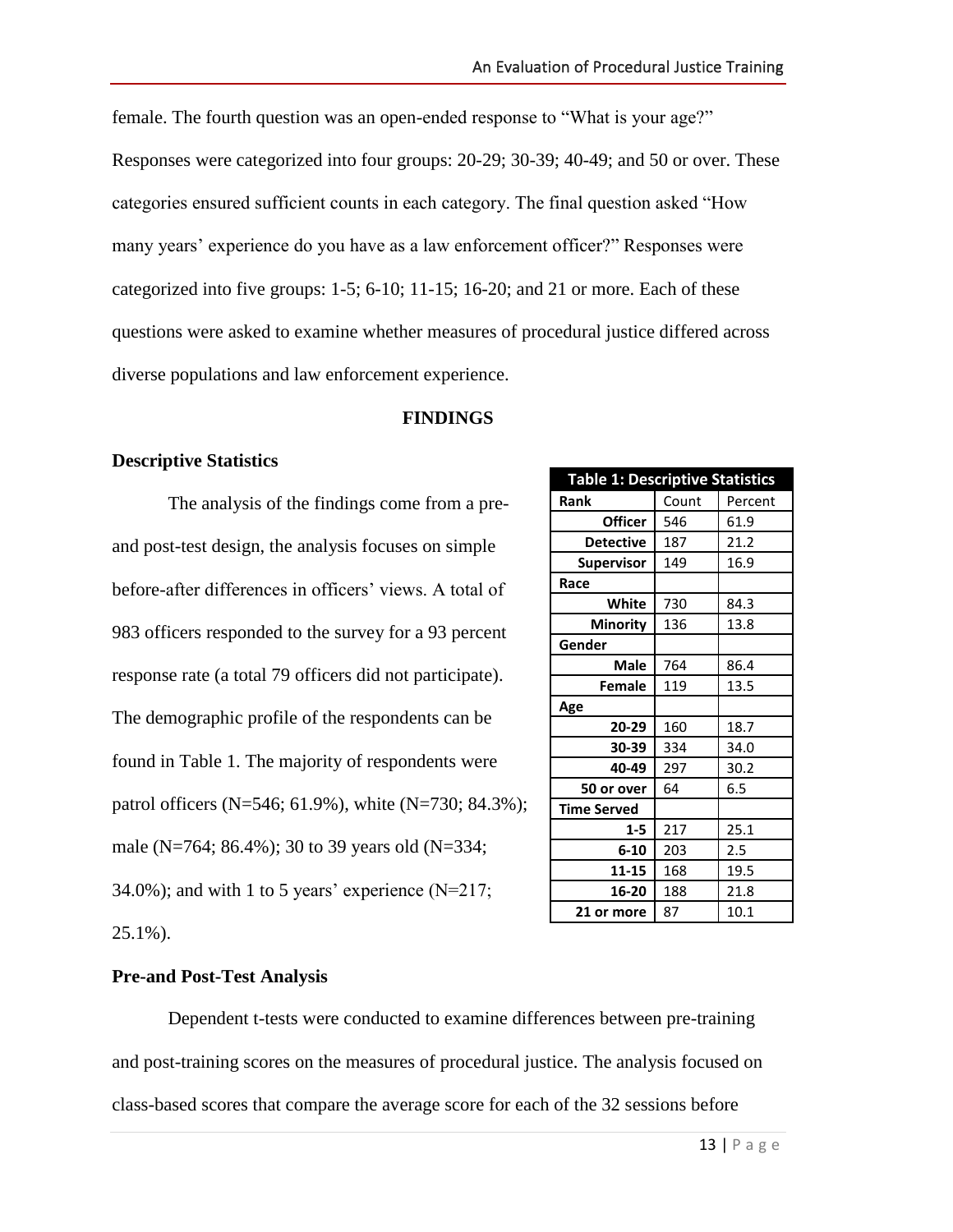training and after training. The statistical findings are located in Table 2. The results indicate scores across the four procedural justice dimensions improved following the completion of training. Table 2 presents mean scale scores and their standard deviations for all four measures, for both pre- and post-test scores.

| <b>Table 2: Summary of Pre- and Post-Test Results</b> |      |                       |             |              |
|-------------------------------------------------------|------|-----------------------|-------------|--------------|
|                                                       | Mean | Standard<br>Deviation | T-Statistic | Significance |
| Participation                                         |      |                       |             |              |
| <b>Pre-Test</b>                                       | 2.94 | .11                   | $-3.49$     | .001         |
| <b>Post-Test</b>                                      | 3.03 | .11                   |             |              |
| <b>Respect</b>                                        |      |                       |             |              |
| <b>Pre-Test</b>                                       | 2.77 | .12                   | $-13.60$    | .00          |
| <b>Post-Test</b>                                      | 3.03 | .13                   |             |              |
| <b>Neutral</b>                                        |      |                       |             |              |
| <b>Pre-Test</b>                                       | 3.11 | .13                   | $-10.00$    | .00          |
| <b>Post-Test</b>                                      | 3.33 | .11                   |             |              |
| <b>Trust</b>                                          |      |                       |             |              |
| <b>Pre-Test</b>                                       | 2.54 | .11                   | $-10.58$    | .00          |
| <b>Post-Test</b>                                      | 2.78 | .10                   |             |              |

The effects of training can be seen in Figure 1. Figure 1 compares pre- and postscores created by combining responses to the questions measuring each procedural justice concept. There was a significant shift toward support for citizen participation, neutrality, respect, and trust among officers who were surveyed. In effect, on average, the participants' opinions regarding participation, respect, neutrality and trust became more favorable. All of these differences are statistically significant.



**Figure 1: Bar Graph of Pre- and Post-Training Procedural Justice Scores**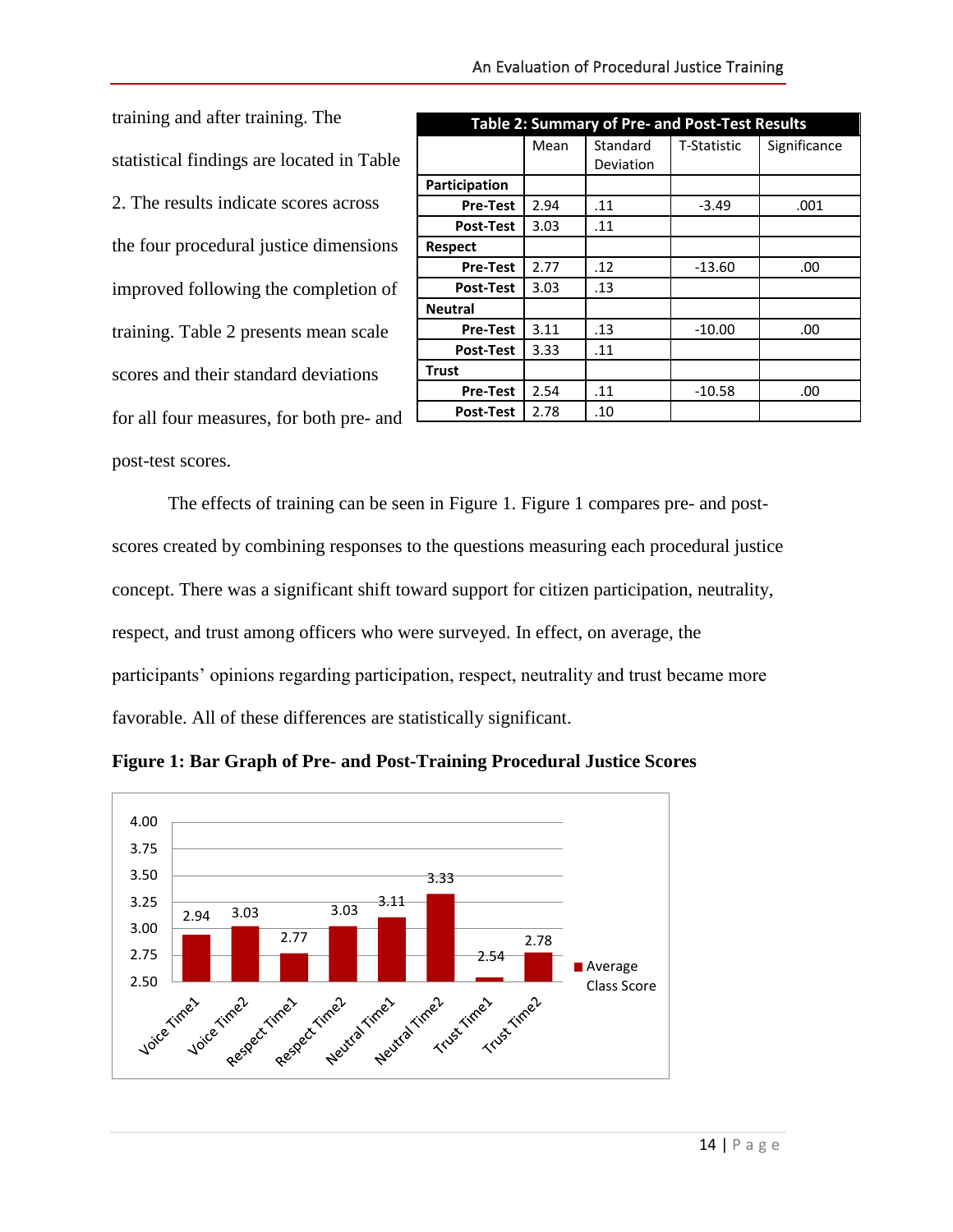Figure 1 also reveals the average score for the groups across the four procedural justice dimensions. Participation ( $\bar{x}$ =3.03), respect ( $\bar{x}$ =3.03), and neutral ( $\bar{x}$ =3.33) had an average greater than three which means the class groups on average, agree with these procedural justice dimensions. The trust dimensions  $(\overline{x}=2.78)$  had an average greater than two which means the class groups on average, disagree with the trust dimension measures. Overall the findings reported in Table 1 and Figure 1 indicates procedural justice training had a statistically significant and positive impact on police personnel support for the four procedural justice dimensions.

#### **Individual-Level Support of Procedural Justice Dimensions**

Table 3 presents the findings of how LMPD personnel viewed the four procedural justice dimensions after receiving training. Officers were most supportive of neutral decision making. 812 personnel agreed or strongly agreed (88.1%) that officers should be consistent and evenhanded in decision-making across persons and across time. The second highest support was for participation. 571 personnel agreed or strongly agreed (62.4%) with providing citizens an opportunity to describe their situation and express their opinion about a problem. Respect received the third largest amount of support. 552 personnel agreed or strongly agreed (59.85%) that officers should treat citizens

| <b>Table 3: Post-Training Individual Level</b><br><b>Support</b> |                          |         |  |
|------------------------------------------------------------------|--------------------------|---------|--|
| Participation                                                    | Frequency                | Percent |  |
| <b>Strongly Disagree</b>                                         | 1                        | 0.1     |  |
| <b>Disagree</b>                                                  | 342                      | 37.4    |  |
| Agree                                                            | 537                      | 58.8    |  |
| <b>Strongly Agree</b>                                            | 34                       | 3.7     |  |
| <b>Respect</b>                                                   |                          |         |  |
| <b>Strongly Disagree</b>                                         | 8                        | 0.9     |  |
| <b>Disagree</b>                                                  | 363                      | 39.3    |  |
| Agree                                                            | 515                      | 55.8    |  |
| <b>Strongly Agree</b>                                            | 37                       | 4.0     |  |
| <b>Neutral</b>                                                   |                          |         |  |
| <b>Strongly Disagree</b>                                         | $\overline{\phantom{a}}$ | 0.2     |  |
| <b>Disagree</b>                                                  | 108                      | 11.7    |  |
| Agree                                                            | 646                      | 70.1    |  |
| <b>Strongly Agree</b>                                            | 166                      | 18      |  |
| <b>Trust</b>                                                     |                          |         |  |
| <b>Strongly Disagree</b>                                         | 21                       | 2.3     |  |
| <b>Disagree</b>                                                  | 520                      | 57.0    |  |
| Agree                                                            | 363                      | 39.8    |  |
| <b>Strongly Agree</b>                                            | 9                        | 1.0     |  |

with dignity and respect. Finally, trust received the lowest support with 372 personnel agreeing or strongly agreeing (40.8%) that officers treat citizens as if they can be trusted to do the right thing.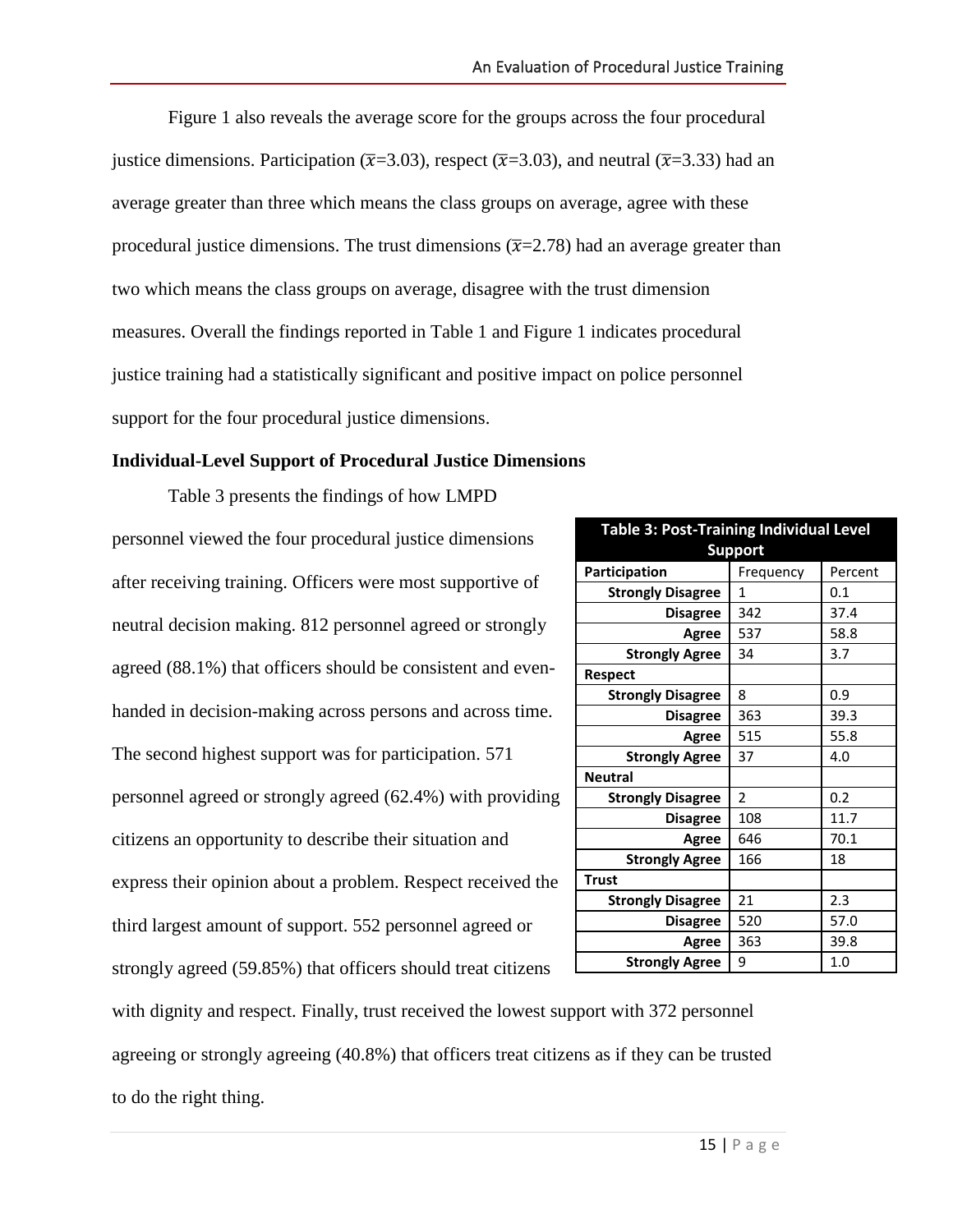### **Demographic Characteristics by Procedural Justice Dimensions**

The final analysis presents cross tabs examining the relationship between demographic characteristics and the procedural justice dimensions. Table 4 presents the findings of the relationship between Rank and the procedural justice dimensions. Rank was split into three categories officer, detective, and supervisor. The cross tab indicates 323 (61.8%) officers agreed or disagreed with the participation dimension compared to 111 (62%) detectives and 98 supervisors (67.1%). The findings indicate that officers, detectives, and supervisors agreed or strongly agreed with the importance of respect and neutrality. Finally, the trust dimension received the lowest support from officers, detectives, and supervisors with each showing disagreement or strong disagreement with this tenant. Across the four dimensions, as rank increases the four procedural justice dimensions increase.

|                          | <b>Officer</b> | <b>Detective</b> | <b>Supervisor</b> |
|--------------------------|----------------|------------------|-------------------|
| <b>Voice</b>             |                |                  |                   |
| <b>Strongly Disagree</b> | 1(.2%)         | $0(0.0\%)$       | $0(0\%)$          |
| <b>Disagree</b>          | 199 (38%)      | 68 (38%)         | 48 (32.9%)        |
| Agree                    | 307 (58.7%)    | 101 (56.4%)      | 91 (62.3%)        |
| <b>Strongly Agree</b>    | 16 (3.1%)      | 10 (5.6%)        | 7 (4.8%)          |
| <b>Respect</b>           |                |                  |                   |
| <b>Strongly Disagree</b> | 4 (0.8%)       | 1(0.5%)          | 2(1.4%)           |
| <b>Disagree</b>          | 207 (39.5%)    | 76 (41.3%)       | 42 (28.8%)        |
| Agree                    | 294 (58.1%)    | 103 (56.0%)      | 91 (62.3%)        |
| <b>Strongly Agree</b>    | 19 (3.6%)      | 4(2.2%)          | 11 (7.5%)         |
| <b>Neutral</b>           |                |                  |                   |
| <b>Strongly Disagree</b> | $0(0\%)$       | 1(.6%)           | $0(0\%)$          |
| <b>Disagree</b>          | 57 (10.8%)     | 24 (13.3%)       | 15 (10.1%)        |
| Agree                    | 366 (69.1%)    | 129 (71.7%)      | 105 (70.9%)       |
| <b>Strongly Agree</b>    | 107 (20.2%)    | 26 (14.4%)       | 28 (18.9%)        |
| <b>Trust</b>             |                |                  |                   |
| <b>Strongly Disagree</b> | 15 (2.9%)      | 1 (0.6%)         | $0(0\%)$          |
| <b>Disagree</b>          | 305 (58.7%)    | 99 (54.7%)       | 73 (50.7%)        |
| Agree                    | 197 (37.9%)    | 78 (43.1%)       | 68 (47.2%)        |
| <b>Strongly Agree</b>    | 3(0.6%)        | 3(1.7%)          | 3(2.1%)           |

**Table 4: Rank by Procedural Justice Measures**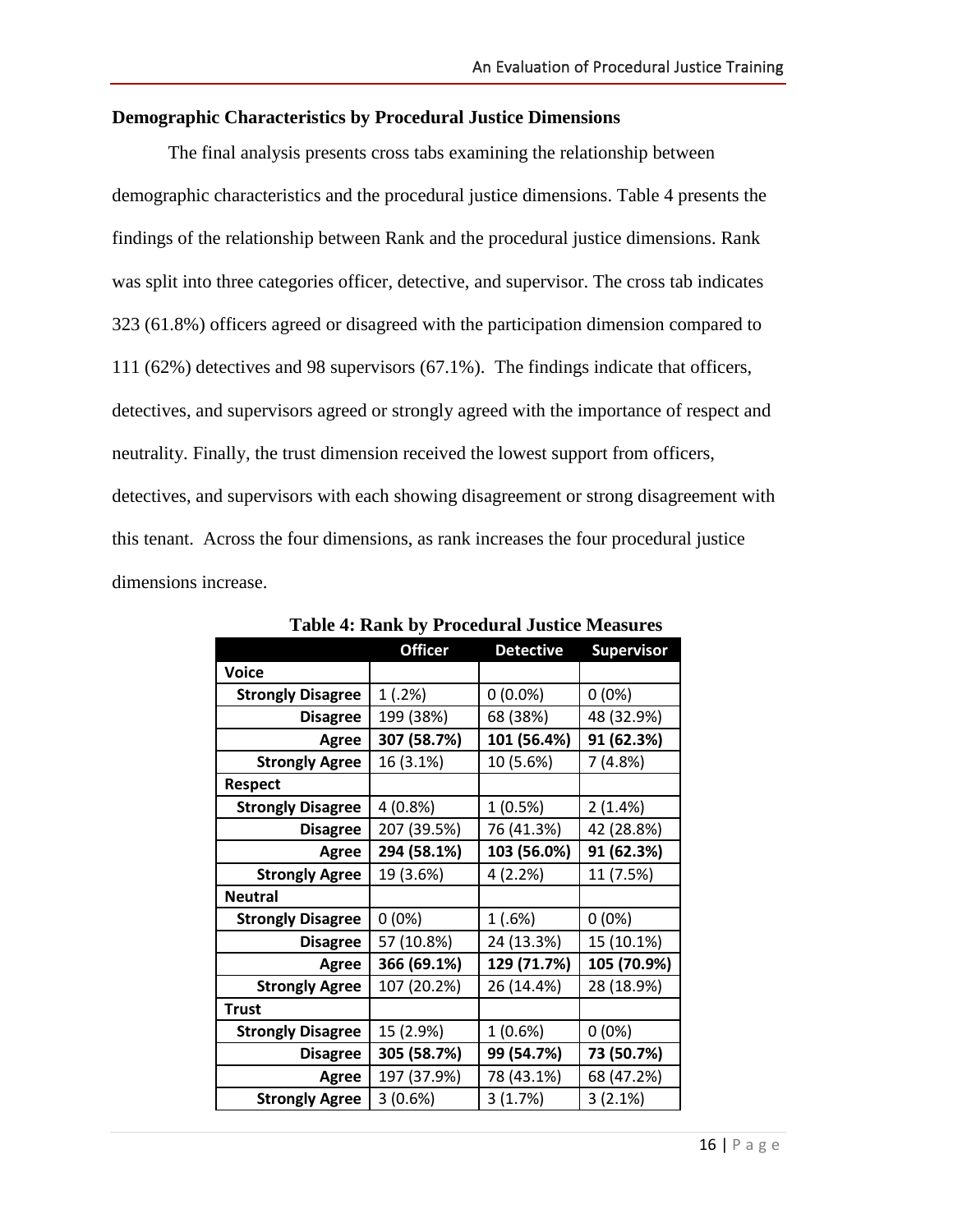Table 5 presents cross tabs examining the relationship between service time and the procedural justice dimensions. The service time measure was split into five categories: 1-5 years; 6-10 years; 11-15 years; 16-20 years; and 21 or more years. The cross tabs reveal that officers with 1-5 and 6-10 years' service time have lower scores across the four dimensions than those personnel with 11 or more years of service. Officers with 21 or more years of service have the overall highest support for participation (76.5%), respect (81.4%), neutral (97.6%), and trust (58.5%). The trust dimension was the lowest scoring category across the five service time categories. Table 5 indicates that as a whole, when officers gain experience their support of procedural justice dimensions increase.

|                          | $1-5$       | $6 - 10$    | $11 - 15$   | 16-20       | 21 or more |
|--------------------------|-------------|-------------|-------------|-------------|------------|
| Participation            |             |             |             |             |            |
| <b>Strongly Disagree</b> | 1(0.5%)     | $0(0.0\%)$  | $0(0.0\%)$  | $0(0.0\%)$  | $0(0.0\%)$ |
| <b>Disagree</b>          | 82 (38.9%)  | 82 (42.1%)  | 61 (38.4%)  | 65 (36.1%)  | 20 (23.5%) |
| Agree                    | 126 (59.7%) | 109 (55.9%) | 90 (56.6%)  | 103 (57.2%) | 61 (71.8%) |
| <b>Strongly Agree</b>    | 2(0.9%      | 4(2.1%)     | 8(5.0%)     | 12 (6.7%)   | 4 (4.7%)   |
| <b>Respect</b>           |             |             |             |             |            |
| <b>Strongly Disagree</b> | $2(0.9\%)$  | 1(0.5%)     | 2(1.2%)     | 2(1.1%)     | $0(0.0\%)$ |
| <b>Disagree</b>          | 94 (44.5%)  | 91 (46.2%)  | 68 (42.5%)  | 52 (28.4%)  | 16 (18.6%) |
| Agree                    | 110 (52.1%) | 101 (51.3%) | 84 (52.5%)  | 122 (66.7%) | 59 (68.6%) |
| <b>Strongly Agree</b>    | 5(2.4%)     | 4(2.0%)     | 6(3.8%)     | 7(3.8%)     | 11 (12.8%) |
| <b>Neutral</b>           |             |             |             |             |            |
| <b>Strongly Disagree</b> | $0(0.0\%)$  | $0(0.0\%)$  | 1(0.6%)     | $0(0.0\%)$  | $0(0.0\%)$ |
| <b>Disagree</b>          | 31 (14.7%)  | 27 (13.6%)  | 15 (9.2%)   | 22 (12.0%)  | 2(2.4%)    |
| Agree                    | 146 (69.2%) | 138 (69.3%) | 123 (75.5%) | 124 (67.8%) | 56 (68.7%) |
| <b>Strongly Agree</b>    | 34 (16.1%)  | 34 (17.1%)  | 24 (14.7%)  | 37 (20.2%)  | 26 (31.0%) |
| <b>Trust</b>             |             |             |             |             |            |
| <b>Strongly Disagree</b> | 9(4.3%)     | 3(1.5%)     | 4(2.5%)     | $0(0.0\%)$  | $0(0.0\%)$ |
| <b>Disagree</b>          | 138 (66.3%) | 124 (63.3%) | 87 (53.7%)  | 87 (48.3%)  | 34 (41.5%) |
| Agree                    | 60 (28.8%)  | 69 (35.2%)  | 69 (42.6%)  | 90 (50.0%)  | 46 (56.1%) |
| <b>Strongly Agree</b>    | 1(0.5%)     | $0(0.0\%)$  | 2(1.2%)     | 3(1.7%)     | 2(2.4%)    |

**Table 5: Service Time by Procedural Justice Measures**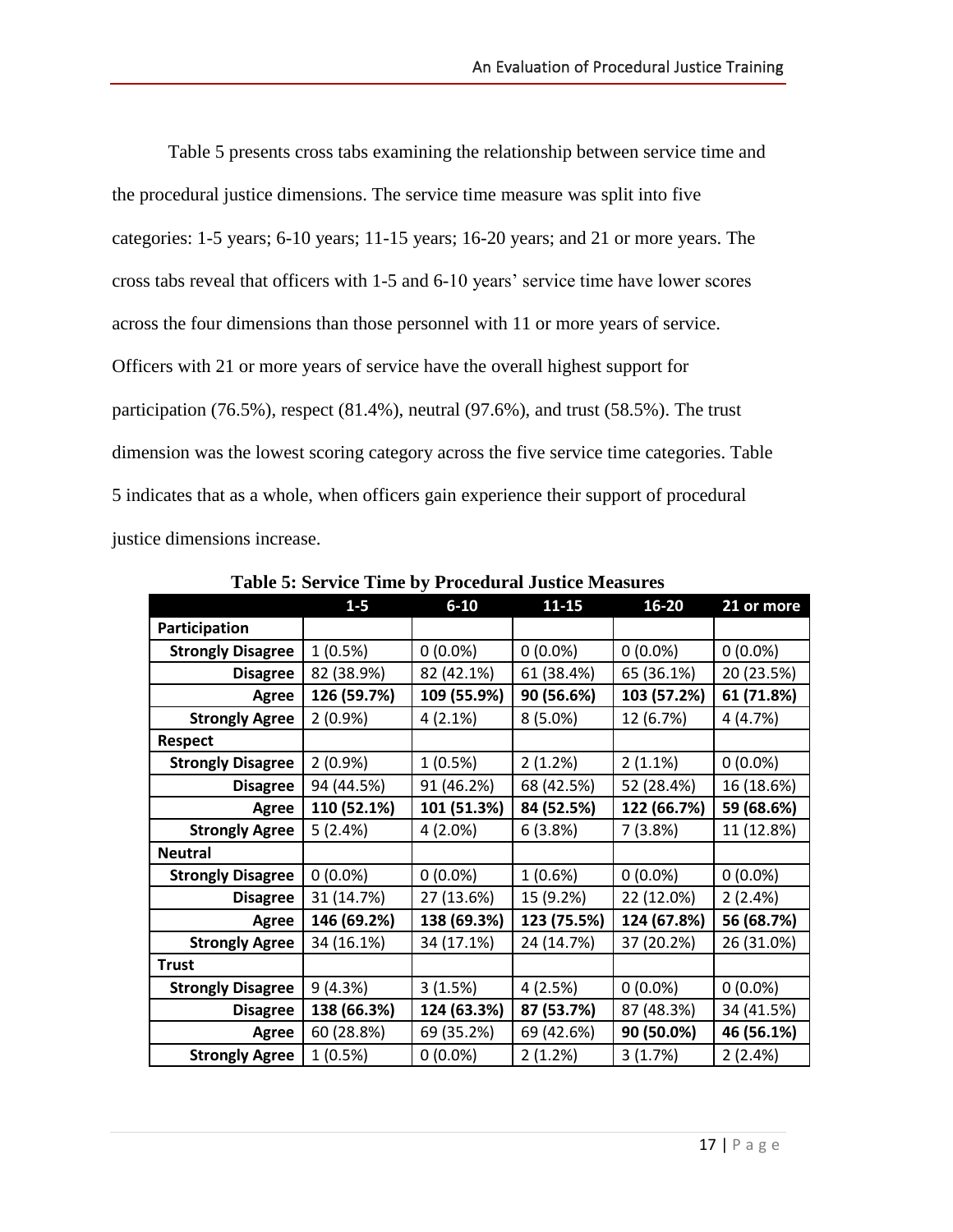Table 6 presents the relationship between age and the four procedural justice dimensions. The age measure was split into four categories: 20-29 years old; 30-39 years old; 40-49 years old; and 50 or older. The findings indicate the youngest age category had the lowest scores for agree and strongly agree across the four procedural justice dimensions: participation (59.1%); respect (50%); neutral (83.1%); and trust (28.5%). In contrast officers who are 50 years old or older had the highest support for the four procedural justice dimensions: participation (80.3%); respect (77.7%); neutral (98.4%); and trust (59%). Similar to the relationship between service time and procedural justice, as age increases support of the procedural justice dimensions increase.

|                          | o           |             |             |             |
|--------------------------|-------------|-------------|-------------|-------------|
|                          | 20-29       | 30-39       | 40-49       | 50 or older |
| Participation            |             |             |             |             |
| <b>Strongly Disagree</b> | 1(0.6%)     | $0(0.0\%)$  | $0(0.0\%)$  | $0(0.0\%)$  |
| <b>Disagree</b>          | 62 (40.3%)  | 118 (36.2%) | 110 (39.0%) | 12 (19.7%)  |
| Agree                    | 89 (57.8%)  | 200 (61.3%) | 157 (55.7%) | 44 (72.1%)  |
| <b>Strongly Agree</b>    | 2(1.3%)     | 8(2.5%)     | 15 (5.3%)   | 5(8.2%)     |
| <b>Respect</b>           |             |             |             |             |
| <b>Strongly Disagree</b> | 2(1.3%)     | 2(0.6%)     | $0(0.0\%)$  | 2(3.2%)     |
| <b>Disagree</b>          | 74 (48.7%)  | 131 (39.9%) | 97 (33.8%)  | 12 (19.0%)  |
| Agree                    | 71 (46.7%)  | 187 (57.0%) | 175 (61.0%) | 44 (69.8%)  |
| <b>Strongly Agree</b>    | 5(3.3%)     | 8(2.4%)     | 15 (5.2%)   | 5(7.9%)     |
| <b>Neutral</b>           |             |             |             |             |
| <b>Strongly Disagree</b> | 1(0.6%)     | $0(0.0\%)$  | $0(0.0\%)$  | $0(0.0\%)$  |
| <b>Disagree</b>          | 25 (16.2%)  | 34 (10.4%)  | 32 (11.1%)  | 1(1.6%)     |
| Agree                    | 105 (68.2%) | 241 (73.5%) | 194 (67.1%) | 45 (72.6%)  |
| <b>Strongly Agree</b>    | 23 (14.9%)  | 53 (16.2%)  | 63 (21.8%)  | 16 (25.8%)  |
| <b>Trust</b>             |             |             |             |             |
| <b>Strongly Disagree</b> | 10 (6.6%)   | 5(1.5%)     | $1(0.4\%)$  | $0(0.0\%)$  |
| <b>Disagree</b>          | 98 (64.9%)  | 199 (60.7%) | 143 (50.7%) | 25 (41.0%)  |
| Agree                    | 42 (27.8%)  | 122 (37.2%) | 133 (47.2%) | 36 (59.0%)  |
| <b>Strongly Agree</b>    | 1(0.7%)     | 2(0.6%)     | 5(1.8%)     | $0(0.0\%)$  |

**Table 6: Age by Procedural Justice Measures**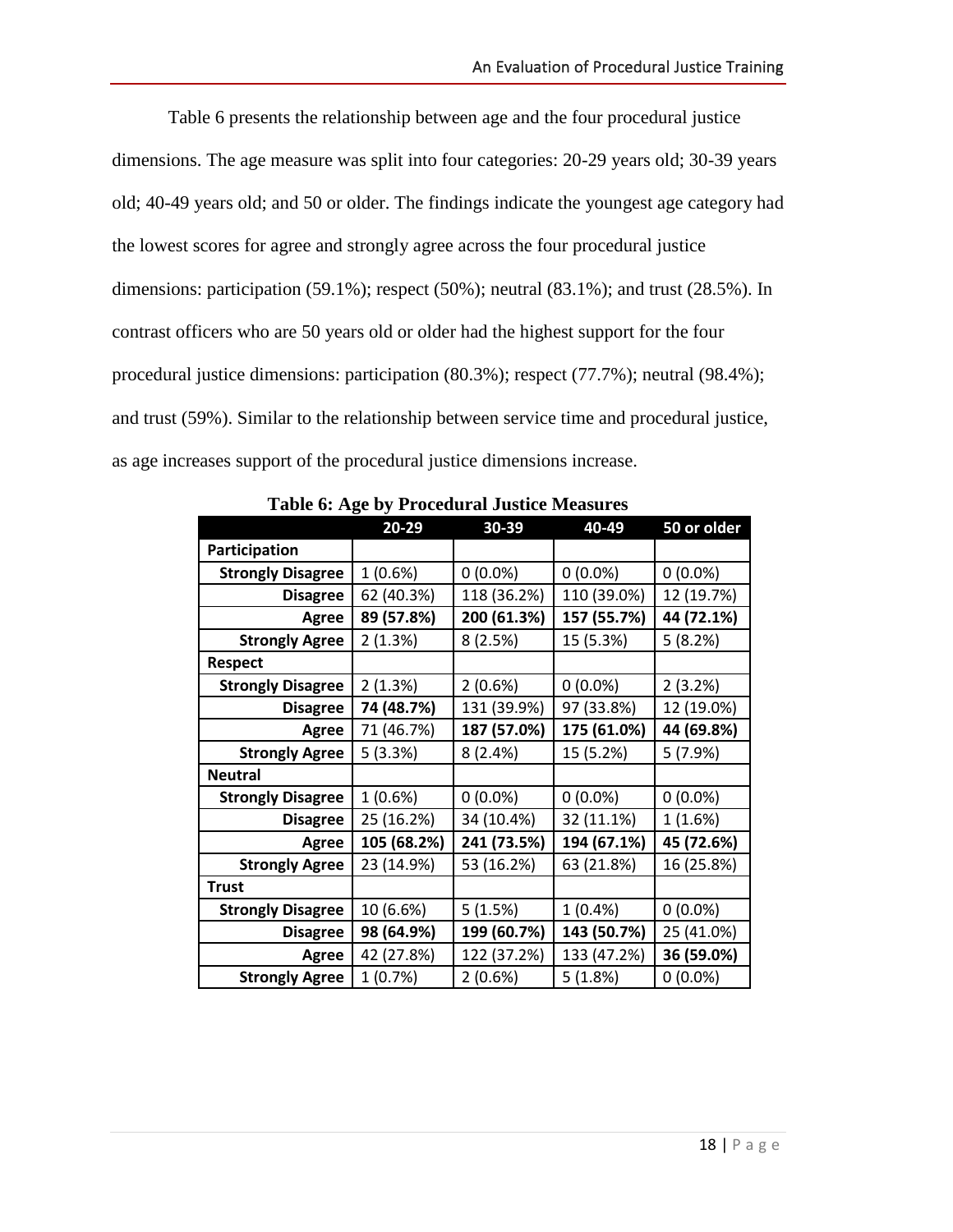Table 7 examines the relationship between race and the procedural justice measures. The race categories were split into White and Minority. There were few discernable differences between race and the four procedural justice dimensions. The majority of white and minority officers agreed or strongly agreed with allowing citizens to participate, showing respect, and remaining neutral. In regards to trust, the majority of white and minority officers disagreed or strongly disagreed they can trust the public.

|                          | White       | <b>Minority</b> |
|--------------------------|-------------|-----------------|
| Participation            |             |                 |
| <b>Strongly Disagree</b> | 1(0.1%)     | $0(0.0\%)$      |
| <b>Disagree</b>          | 256 (36.4%) | 52 (40%)        |
| <b>Agree</b>             | 419 (59.6%) | 72 (55.4%)      |
| <b>Strongly Agree</b>    | 27 (3.8%)   | 6(4.6%)         |
| <b>Respect</b>           |             |                 |
| <b>Strongly Disagree</b> | 7(1.0%)     | $0(0.0\%)$      |
| <b>Disagree</b>          | 273 (38.6%) | 42 (31.8%)      |
| <b>Agree</b>             | 402 (56.8%) | 82 (62.1%)      |
| <b>Strongly Agree</b>    | 26 (3.7%)   | 8(6.1%)         |
| <b>Neutral</b>           |             |                 |
| <b>Strongly Disagree</b> | $1(0.1\%)$  | $0(0.0\%)$      |
| <b>Disagree</b>          | 80 (11.3%)  | 14 (10.5%)      |
| Agree                    | 503 (70.9%) | 86 (64.7%)      |
| <b>Strongly Agree</b>    | 125 (17.6%) | 33 (24.8%)      |
| <b>Trust</b>             |             |                 |
| <b>Strongly Disagree</b> | 15 (2.1%)   | 1 (0.8%)        |
| <b>Disagree</b>          | 394 (56.0%) | 74 (57.4%)      |
| Agree                    | 287 (40.8%) | 53 (41.1%)      |
| <b>Strongly Agree</b>    | 7 (1.0%)    | 1 (0.8%)        |

**Table 7: Race by Procedural Justice Measures**

Finally, table 8 examines the relationship between gender and the procedural justice measures. Gender was categorized as male or female. Females had the higher percent agreement or strong agreement with each of the four procedural justice dimensions compared to males. The finding would suggest females have greater levels of attitudinal support for procedural justice. However the majority of female officers disagreed or strongly disagreed with trusting the public.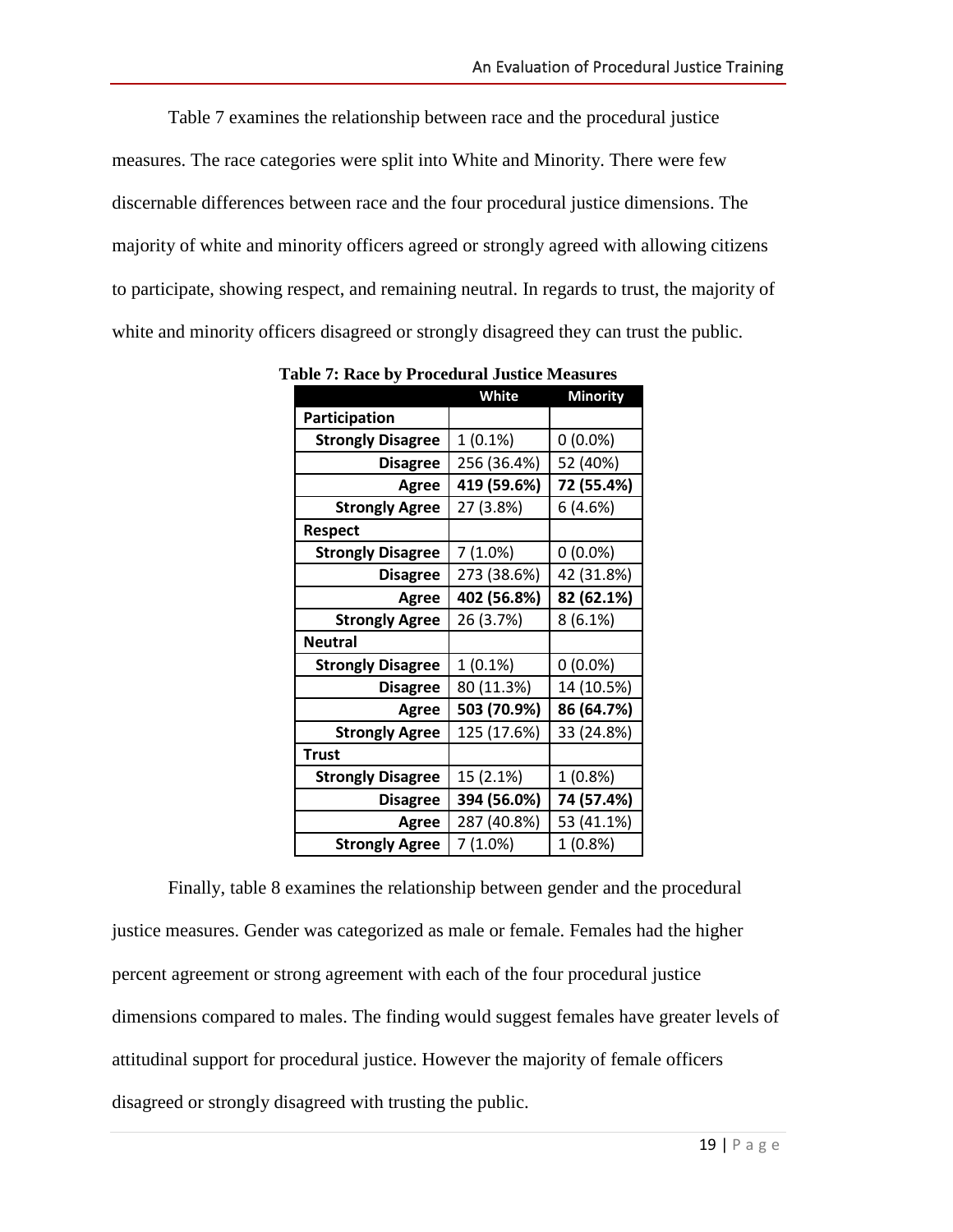|                          | <b>Male</b> | <b>Female</b> |
|--------------------------|-------------|---------------|
| Participation            |             |               |
| <b>Strongly Disagree</b> | 1(0.1%)     | $0(0.0\%)$    |
| <b>Disagree</b>          | 290 (39.1%) | 25 (23.1%)    |
| Agree                    | 425 (57.4%) | 76 (70.4%)    |
| <b>Strongly Agree</b>    | 25 (3.4%)   | 7 (6.5%)      |
| <b>Respect</b>           |             |               |
| <b>Strongly Disagree</b> | 7 (0.9%)    | $0(0.0\%)$    |
| <b>Disagree</b>          | 293 (39.3%) | 31 (28.4%)    |
| Agree                    | 419 (56.2%) | 70 (64.2%)    |
| <b>Strongly Agree</b>    | 27 (3.6%)   | 8 (7.3%)      |
| <b>Neutral</b>           |             |               |
| <b>Strongly Disagree</b> | 1(0.1%)     | $0(0.0\%)$    |
| <b>Disagree</b>          | 98 (13.1%)  | 1 (0.9%)      |
| Agree                    | 517 (69.2%) | 81 (73.0%)    |
| <b>Strongly Agree</b>    | 131 (17.5%) | 29 (26.1%)    |
| <b>Trust</b>             |             |               |
| <b>Strongly Disagree</b> | 13 (1.8%)   | 3(2.8%)       |
| <b>Disagree</b>          | 420 (56.8%) | 58 (53.2%)    |
| Agree                    | 303 (41.0%) | 43 (39.4%)    |
| <b>Strongly Agree</b>    | 3(0.4% )    | 5(4.6%)       |

**Table 8: Gender by Procedural Justice Measures**

#### **CONCLUSION**

The study reported here found support for the procedural justice training conducted by the Louisville Metro Police Department Training Division. The results indicate in the short-term, training increased officer support for all four procedural justice dimensions. This means following training LMPD sworn personnel showed greater agreement that citizens should be given an opportunity to describe their situation and express their opinions about a problem (participation); officers should be consistent and even-handed in decision-making; officers should treat citizens with dignity and respect; and officers can trust citizens to do the right thing. While the increase in support was positive, the findings indicate there is room for improvement in all four procedural justice dimensions.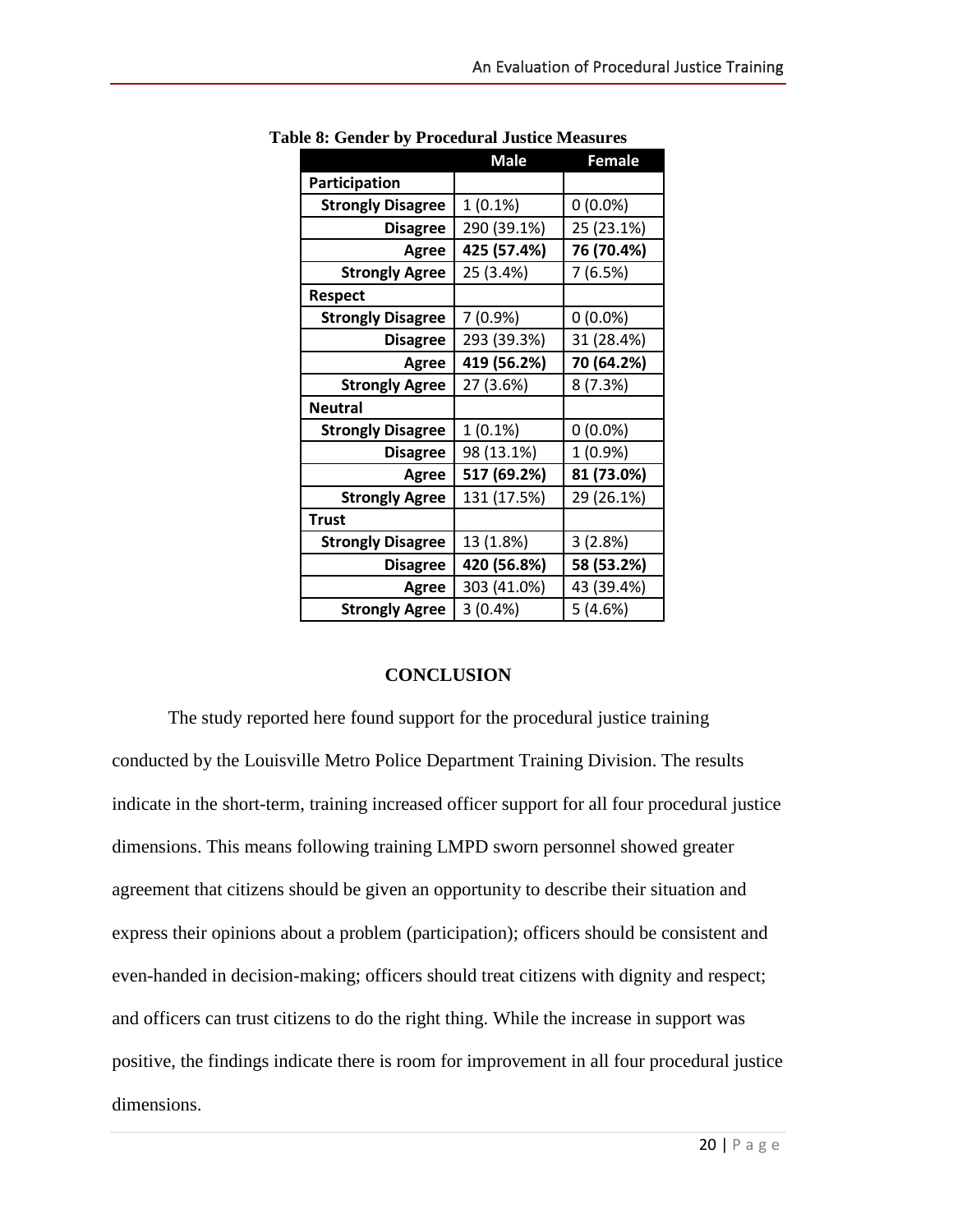The results indicated each class, on average, agreed with the importance of participation, respect, and neutrality; however, each class, on average, disagreed with the ability to trust the public. This indicates the majority of LMPD sworn personnel did not agree they could trust the public to do the right thing. The lack of trust towards the community was also found when examining individual level responses, where only 40.8 percent of responding personnel believed they could trust the public to the right thing.

Trust is a difficult concept to both measure and instill. The evaluation measures tended to focus on the perception of police officer's trust toward the community while the procedural justice model emphasizes trust of the police by the community. These measures have been utilized by other scholars (Skogan et al., 2014) in the past. Moreover, the posture of evaluation requires an understanding of the impact of training on officers in attendance, not the community. A full implementation of procedural justice in the field requires the police to engender the trust of the community and its citizens. Trust is a "two way street", requiring the police to trust or manifest trust in community. Such trust, if presented by officers, may well be reciprocally manifested by citizens toward the police and their motives. The responses to the measures used indicate a deficient in police trust of the community. This indication provides the department with the opportunity to bolster future procedural justice training and enhance the implementation of the model in our community.

The report also examined the relationship between demographic characteristics and the procedural justice dimensions. The cross tab analysis revealed that increases in rank, service time, and age lead to an increase in support for the four procedural justice dimensions. The cross tabs also revealed females had greater support for procedural justice than males. While there was no difference between White and Minority officers

21 | P a g e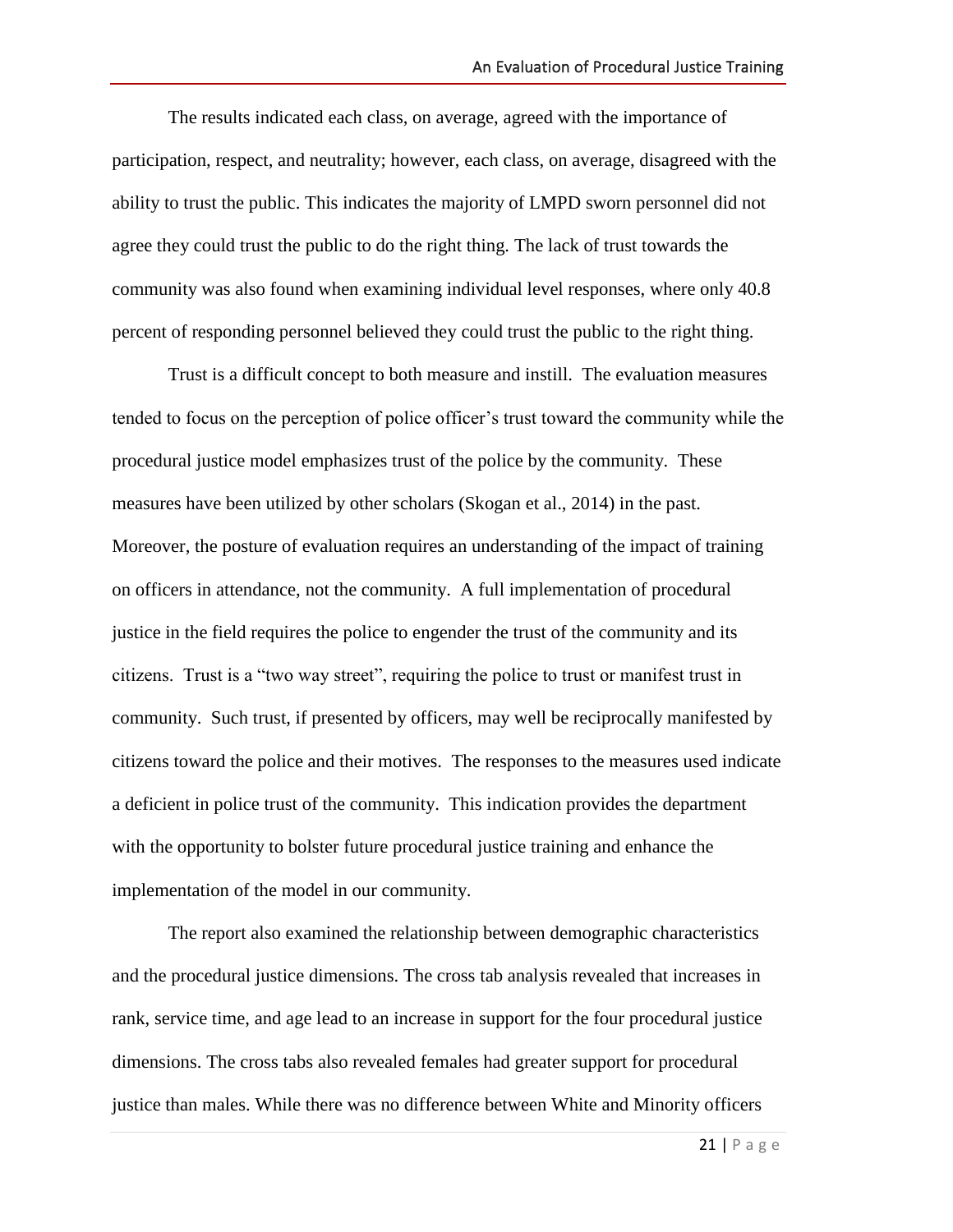across the procedural justice dimensions. It should be noted each demographic category (i.e. age, race, gender, service time, and rank) showed support for participation, respect, and neutrality. However, the findings indicate only officers with 16 years of service or more, the rank of supervisor, and officers 50 years or older showed support for the ability to trust the public. The cross tab analysis provides direct information in the gaps in the department and where future training should be focused.

In total, the findings indicate short-term training had a positive impact on support for procedural justice. Despite this success there remain areas for improvement. As mentioned previously, the trust dimensions received the least amount of support. This finding was consistent in the group-based analysis, individual-level support, and across the demographics. Furthermore, there is still area for improvement in participation, respect, and neutrality. The results indicate this is especially relevant for younger and less-experienced officers.

The President's 21<sup>st</sup> Century Task Force final report identified procedural justice and legitimacy as important elements for the future of policing in the United States. Before the report was release, the Louisville Metro Police Department identified the import of these issues and took the initiative to train their personnel on the importance of procedural justice and legitimacy in policing. When the interim report was released on March 2, 2015, LMPD already held four training Honing Interpersonal Necessary Tactic (HINT) sessions. Commendably, the Department's training division innovatively sought and supported an outside third party evaluation of the training program to assess its impact. The evaluation of the course material and its impact indicates the HINT training was grounded in research and best practices as the course complied with many of the recommendations put forth by the Task Force report. The course emphasized the need for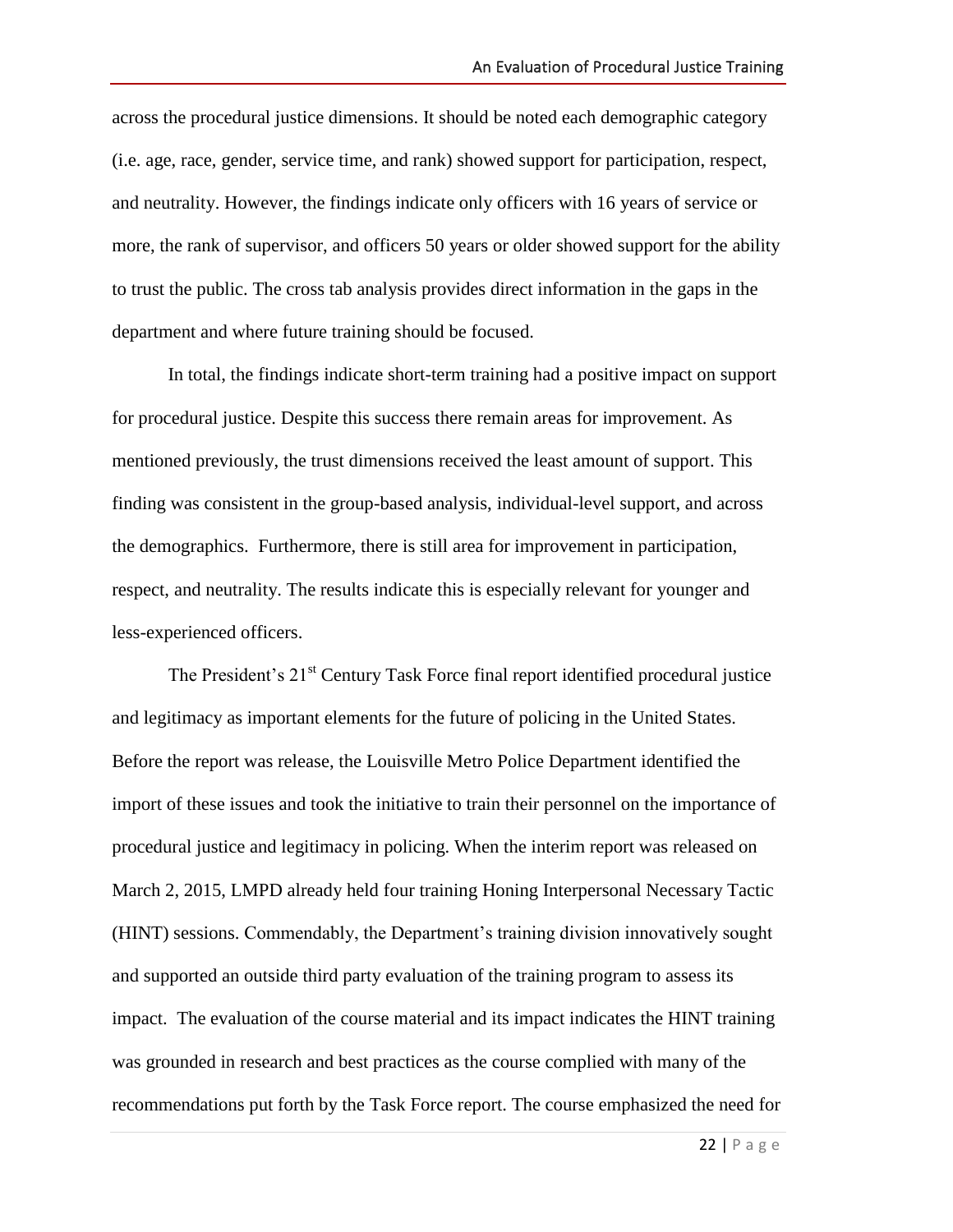procedural justice to guide officer interactions with the citizens they serve (Task Force Recommendation 1.1.). The course also acknowledges law enforcement's role in past and present injustice and how this injustice harms community trust (Task Force Recommendation 1.2). In Module 6, the HINT training emphasized the need to have positive non-enforcement interactions with the community (Task Force Recommendation 1.5). The inclusion of this material places the training in-line with the Task Force report; however, there are additional recommendations not addressed in the training and are discussed in turn.

#### **RECOMMENDATIONS**

- 1. Additional training on procedural justice and legitimacy is recommended to enhance support across the procedural justice dimensions. In particular, training should emphasize the importance of trust and work towards building bridges with the community.
- 2. Louisville Metro Police Department should engage community members in the training process (Task Force Recommendation 5.2). The inclusion of community members could occur at the development phase of training and/or when training occurs. Allowing personnel to discuss the procedural justice dimensions with community leaders and members could enhance the realworld importance of legitimacy and procedural justice.
- 3. Louisville Metro Police Department should develop training to reinforce and promote legitimacy internally by applying principles of procedural justice to the organization (Task Force Recommendation 1.4). Research shows organizational culture impacts officers' interactions with citizens. Furthermore, research indicates training will be more effective where policies

23 | P a g e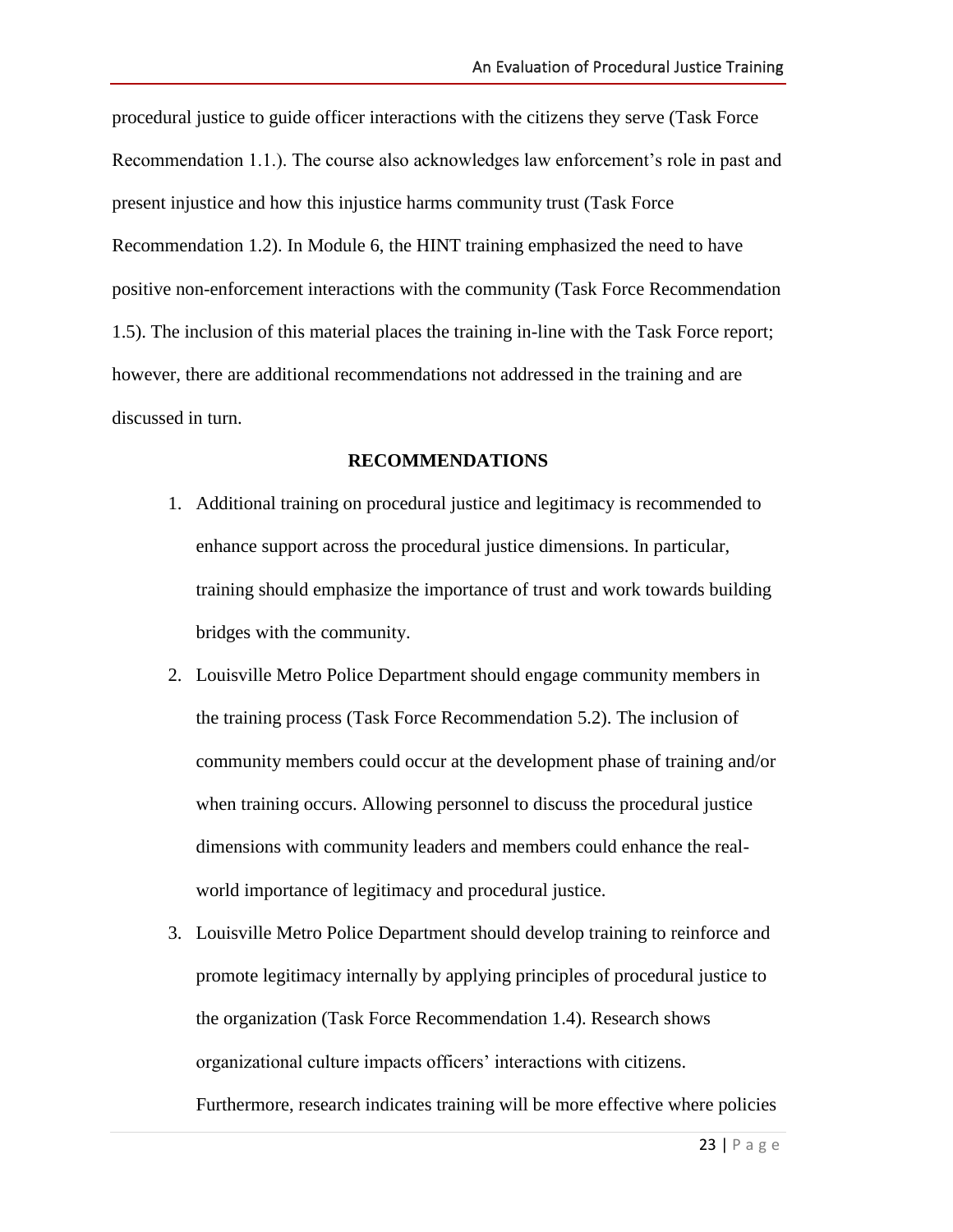and practices of the organization support and reward dealing with the public in procedurally just manners (Skogan et al., 2014).

- 4. Training should emphasize the need to consider procedural justice and legitimacy when implementing crime fighting strategies. In particular, aggressive crime fighting strategies should be understood to have inherent risks with regard to departmental legitimacy. The decision to deploy such tactics should consider the potential to damage to public trust and harm the legitimacy of the department. Moreover, training should convey that the nature of implementation of any initiative is critical to fostering the legitimacy of the Department.
- 5. LMPD should track the level of procedural justice in their community by distributing annual surveys asking questions regarding community perceptions of LMPD's neutrality, respectfulness, trust, and participation (Task Force Recommendation 1.7).
- 6. The results indicate that **"**youngest age category of officers had the lowest scores for agree and strongly agree across the four procedural justice dimensions". This finding has potential implications for both past and future training. Younger officers logically have more time and opportunity to interact with the public and foster the legitimacy of LMPD. The Department may wish to examine its basic academy curricula to identify where the ideas of procedural justice may be integrated. Imprinting cadets with an understanding of the theory and import of police legitimacy may generate both appreciate for and practice of procedural justice "on the job". Moreover,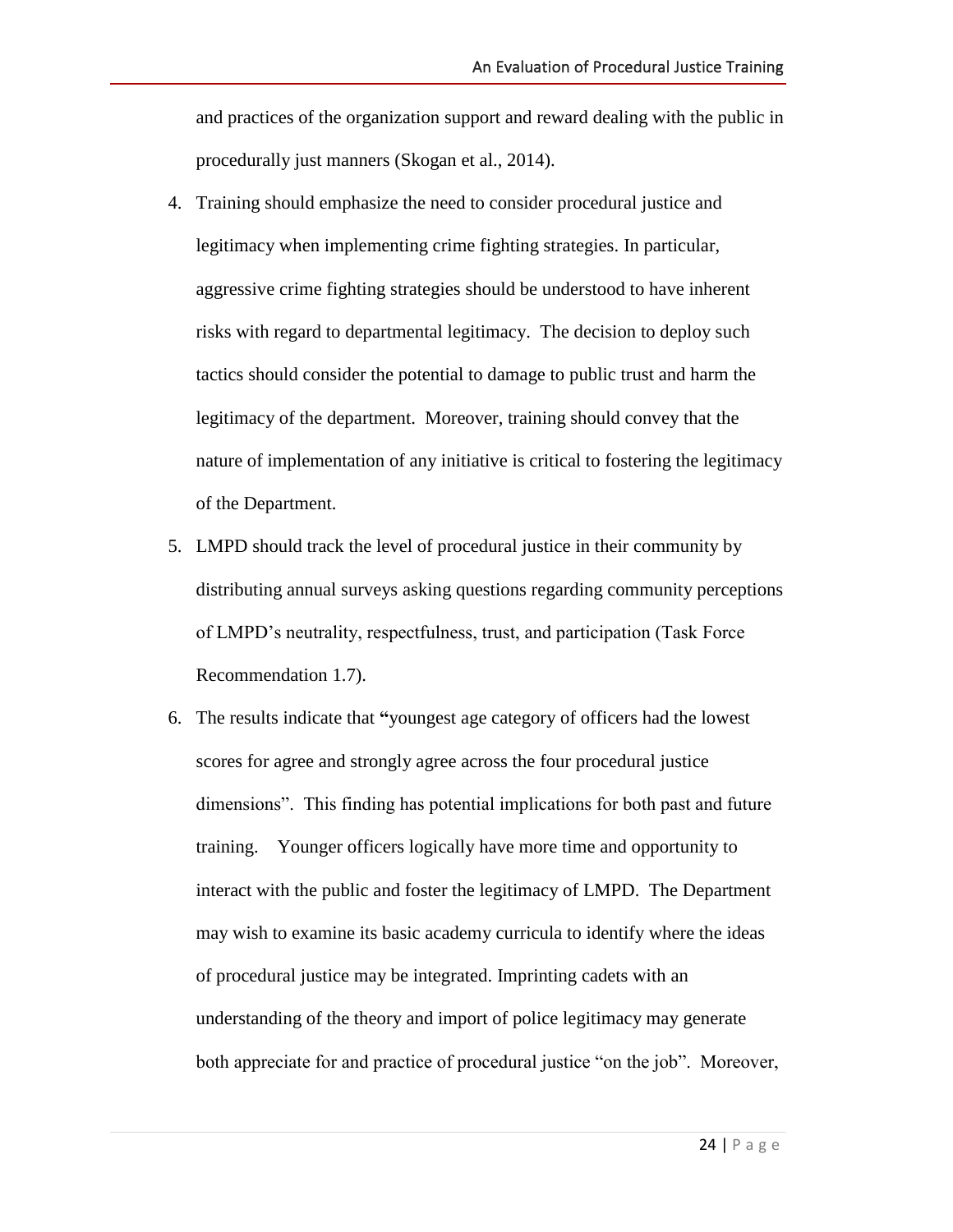such a posture may reduce or alleviate the burden of the Department to train on legitimacy and procedural justice in a post academy setting.

7. In addition, to annual examinations of community perceptions of procedural justice, it is recommended the department survey sworn personnel on their perceptions of procedural justice. Furthermore, future training involving concepts of procedural justice and legitimacy should be evaluated to determine the short-term and long-term impact of training on procedural justice.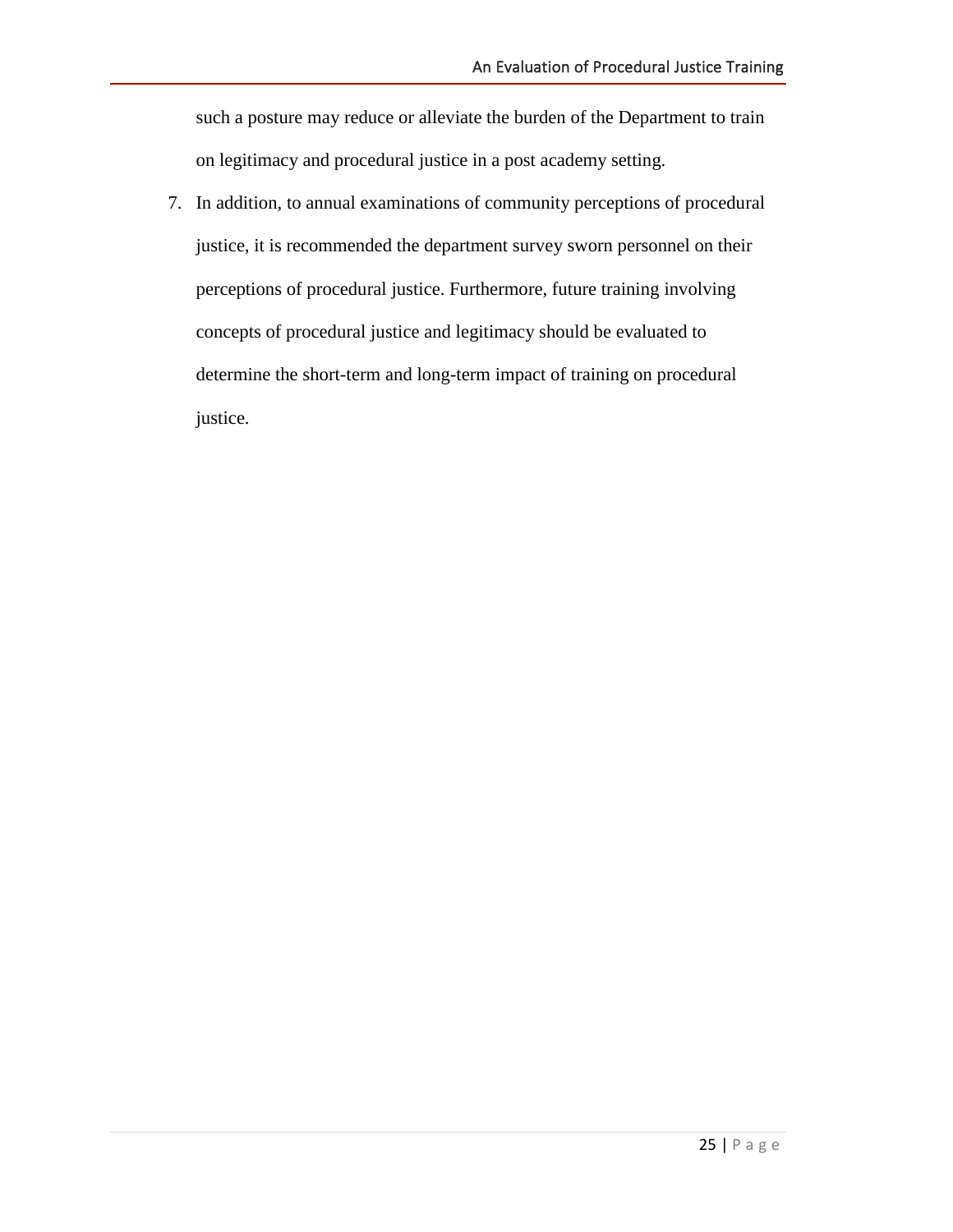#### **REFERENCES**

- Gilmartin, K.M. (2002). *Emotional survival for law enforcement: A guide for officer and their families.* Tucson, AZ: E-S Press, INC.
- Hinds, L., & Murphy, K. (2007). Public satisfaction with police: Using procedural justice to improve police legitimacy. *Australian and New Zealand Journal of Criminology, 40*, 27-42.
- Jackson, J., Bradford, B., Hough, M., Myhill, A., Quinton, P., & Tyler, T.R. (2012). Why do people comply with the law? Legitimacy and the influence of legal institutions. *British Journal of Criminology, 6,* 1051-1071.
- Mazerolle, L., Bennett, S., Davis, J., Sargeant, E., & Manning, M. (2013). Procedural justice and police legitimacy; A systematic review of the research evidence. *Journal of Experimental Criminology, 9*, 245-274.
- President's Task Force on 21st Century Policing. (2015). *Final report of the President's task force on 21st Century Policing.* Washington, DC: Officer of Community Oriented Policing Services.
- Skogan, W.G., Van Craen, M., & Hennessy, C. (2014). Training police for procedural justice. Journal of Experimental Criminology.
- Tyler, T. (2001). Public trust and confidence in legal authorities: What do majority and minority group members want from legal authorities? *Behavioral Sciences and the Law, 19,* 215-235.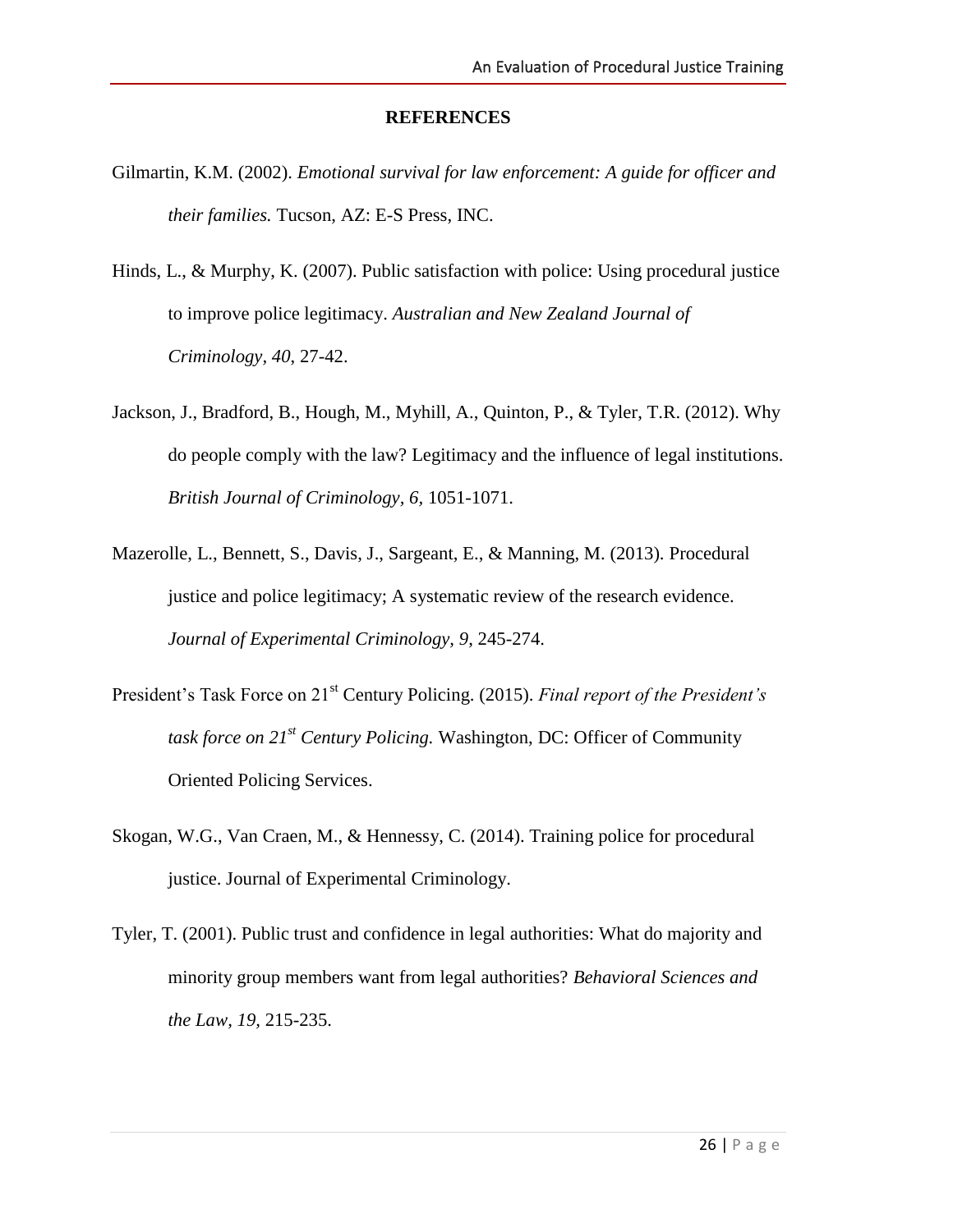- Tyler, T. (2004). Enhancing police legitimacy. *The ANNALS of the American Academy of Political and Social Science, 593*(1), 84-99.
- Wheller, L., Quinton, P., Fildes, A., & Mills, A. (2013). *The greater Manchester police procedural justice training experiment: Technical report.* London: The College of Policing.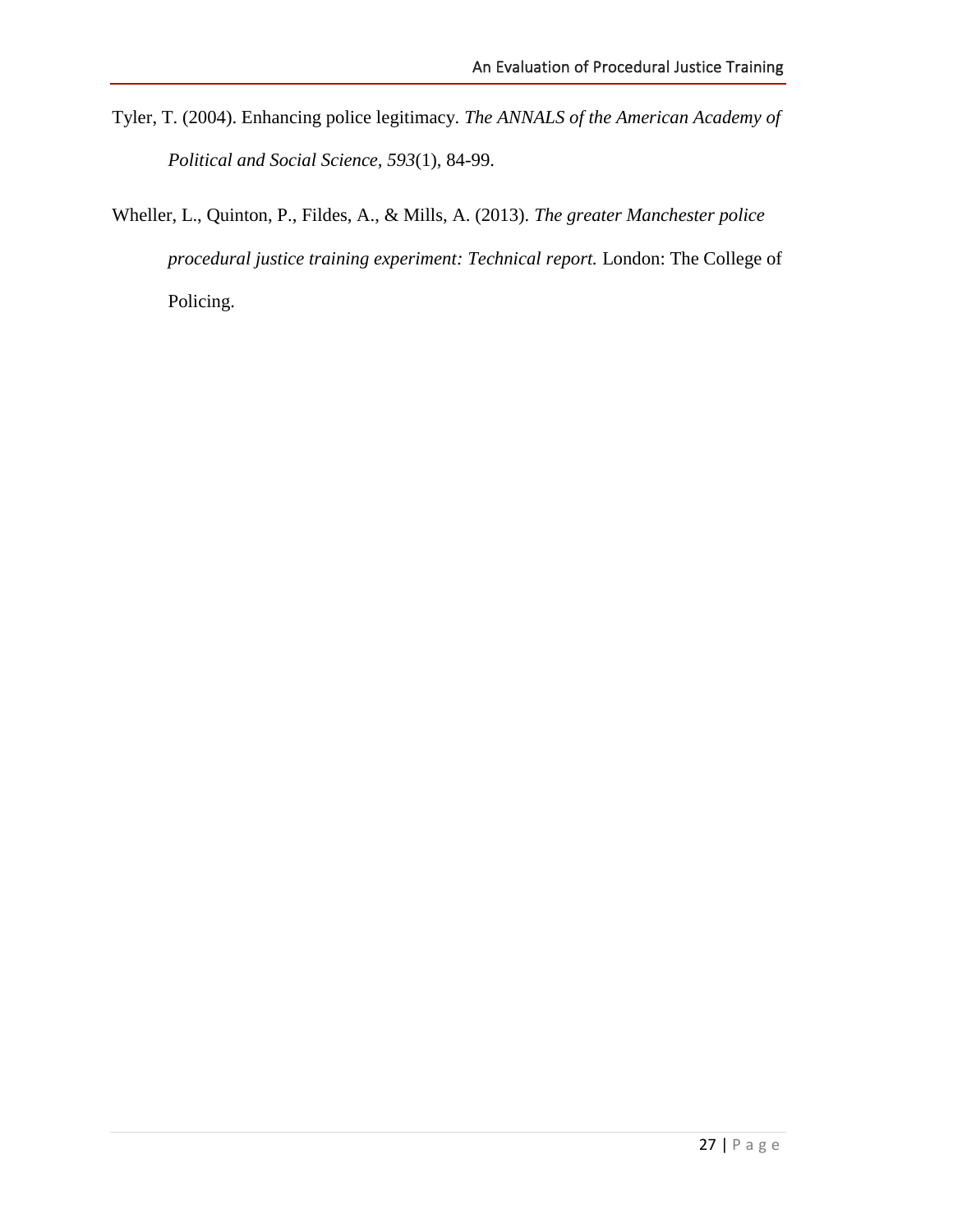# **APPENDIX A: THE SOUTHERN POLICE INSTITUTE**

## **(University of Louisville)**

The **Southern Police Institute** is an integral part of the Department of Justice Administration in the College of Arts and Sciences of the University of Louisville. The Department of Justice

Administration, located within the College of Arts and Sciences at the University of Louisville, is recognized as a nationally prominent department providing quality undergraduate, graduate and professional education programs. The department has a strong commitment to the practice of justice administration through the activities of nationallyrecognized faculty and professional staff who engage in teaching, research, and practice. The Southern Police Institute (SPI) and the National Crime Prevention Institute (NCPI) operate under the



umbrella of the Department of Justice Administration in McCandless Hall on the main campus of the University of Louisville. Both of these institutes offer on-campus and on-site law enforcement and public safety training to law enforcement professionals throughout the United States and internationally.

Since the creation of the Southern Police Institute (SPI) in 1951, it has served as an advanced education and training institute whose mission is to enhance the professional development of law enforcement practitioners. SPI provides more than 48 weeks of police education and training annually. SPI's mission is accomplished by providing educational and career development programs that are designed to challenge and to prepare law enforcement practitioners for the demands of today and tomorrow. SPI is consistently ranked among the top law enforcement educational and training schools in the nation. The present faculty and staff dedicate themselves to this mission and continue to maintain the standards of excellence established by our founders. They are uniquely qualified as researchers, consultants, teachers, and former law enforcement practitioners to guide and to direct the educational needs of today's law enforcement professionals. The institute has an extensive network of agency contacts generally, as well as those formalized through various education and technical assistance partnerships through the SPI Alumni Association.

All of SPI's programs prepare leaders of today for the challenges of tomorrow by exposing participants to current trends in law enforcement leadership, and providing tools necessary to improve technical skills, diagnostic problem solving, communication skills, as well as knowledge of current administrative law and investigative practices. SPI's comprehensive educational environment and world-recognized methods of instruction encourage a commitment to learning, self-improvement and peer networking long after courses are completed.

In addition to training, SPI offers technical assistance in various forms to agencies and communities throughout the U.S. Examples of expertise offered include: